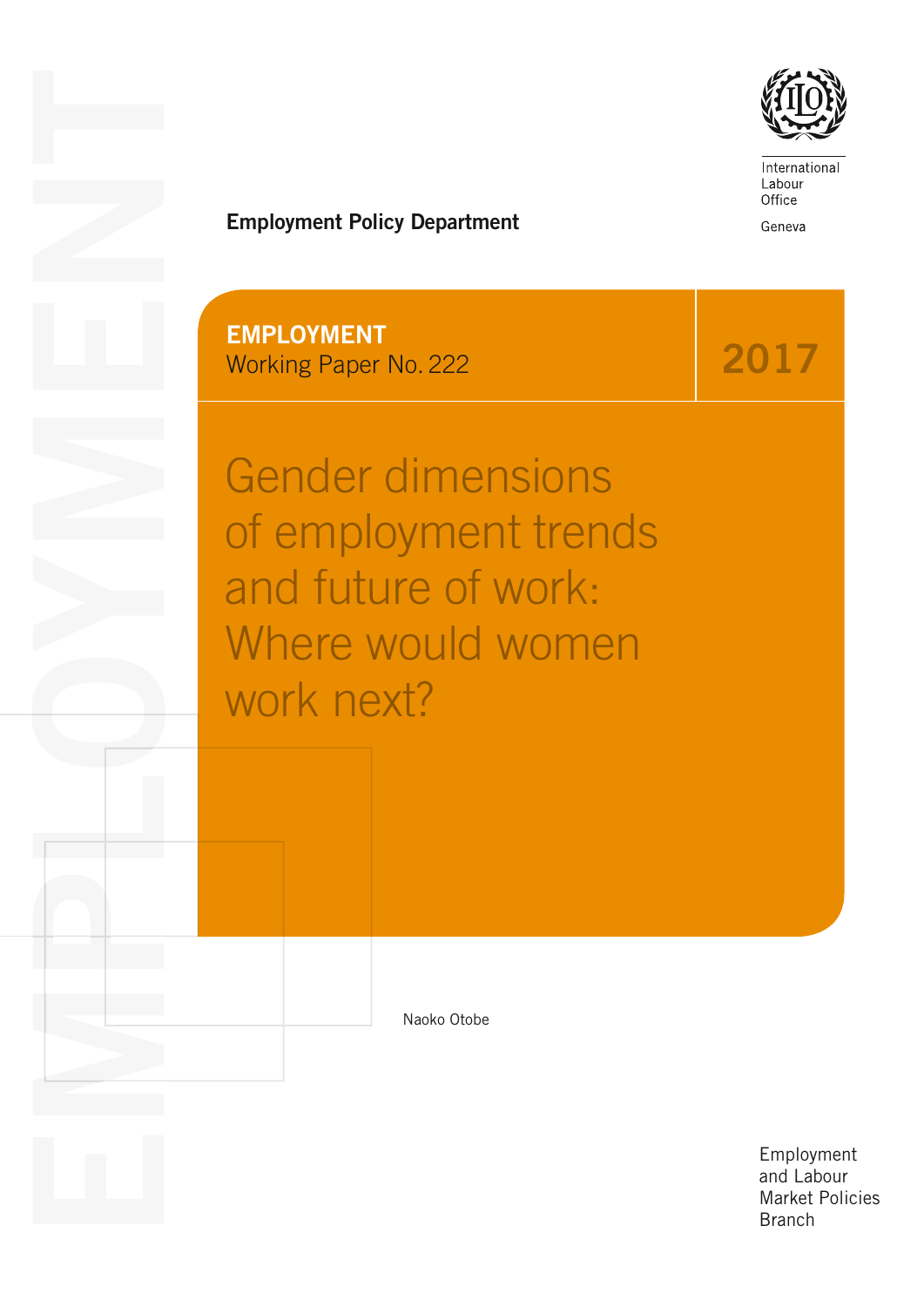

International Labour<br>Office

## **Employment Policy Department EMPLOYMENT Working Paper No. 222**

**2017**

*Gender dimensions of employment trends and future of work: Where would women work next?*

Naoko Otobe

INTERNATIONAL LABOUR OFFICE – GENEVA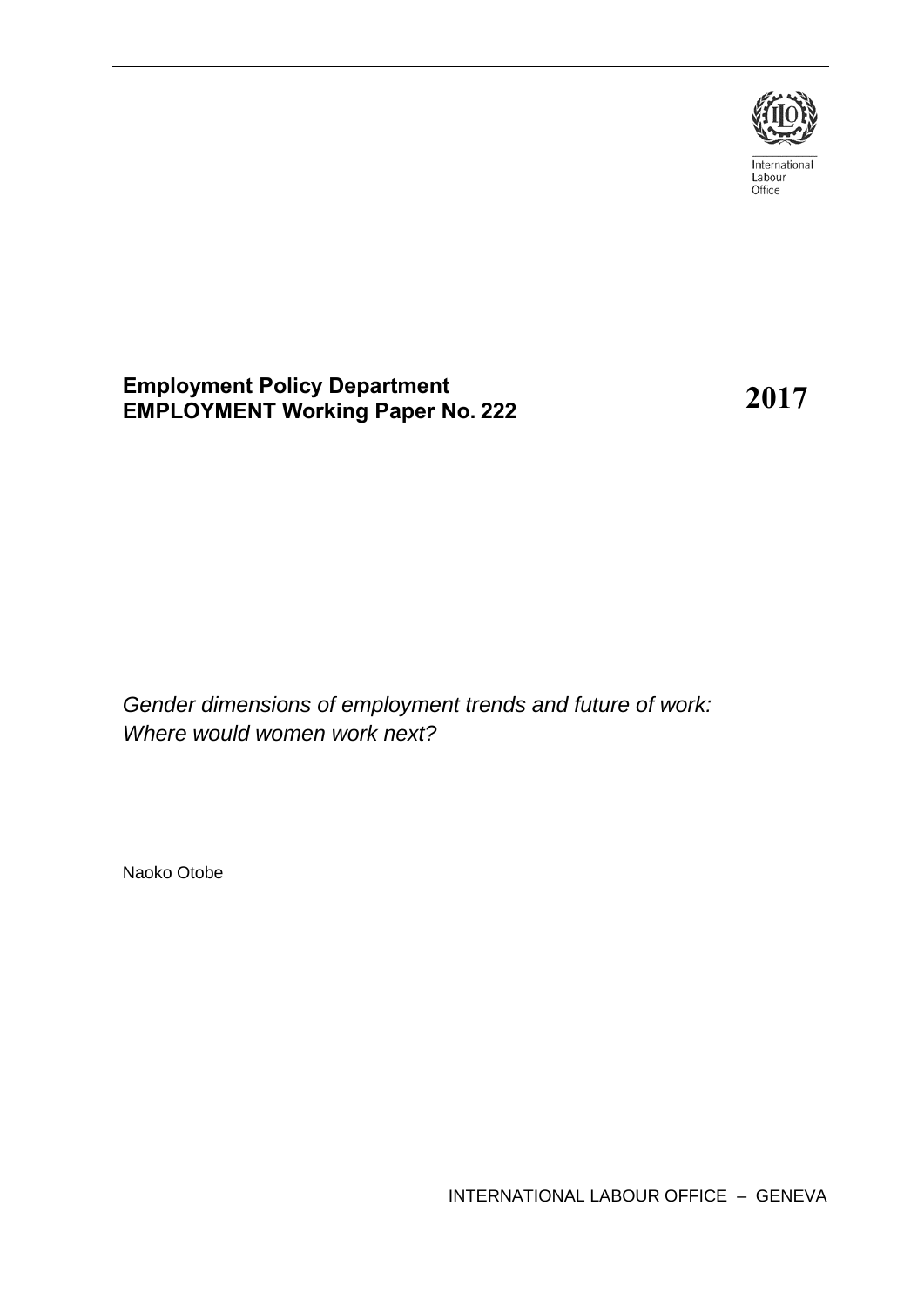Copyright © International Labour Organization 2017

Publications of the International Labour Office enjoy copyright under Protocol 2 of the Universal Copyright Convention. Nevertheless, short excerpts from them may be reproduced without authorization, on condition that the source is indicated. For rights of reproduction or translation, application should be made to the Publications Bureau (Rights and Permissions), International Labour Office, CH-1211 Geneva 22, Switzerland. The International Labour Office welcomes such applications.

Libraries, institutions and other users registered in the United Kingdom with the Copyright Licensing Agency, 90 Tottenham Court Road, London W1T 4LP [Fax: (+44) (0)20 7631 5500; email: cla@cla.co.uk], in the United States with the Copyright Clearance Center, 222 Rosewood Drive, Danvers, MA 01923 [Fax: (+1) (978) 750 4470; email: info@copyright.com] or in other countries with associated Reproduction Rights Organizations, may make photocopies in accordance with the licences issued to them for this purpose.

ISSN 1999-2939 (print version), 1999-2947 (web .pdf).

*First published 2017*

Printed by the International Labour Office, Geneva, Switzerland

The designations employed in ILO publications, which are in conformity with United Nations practice, and the presentation of material therein do not imply the expression of any opinion whatsoever on the part of the International Labour Office concerning the legal status of any country, area or territory or of its authorities, or concerning the delimitation of its frontiers.

The responsibility for opinions expressed in signed articles, studies and other contributions rests solely with their authors, and publication does not constitute an endorsement by the International Labour Office of the opinions expressed in them.

Reference to names of firms and commercial products and processes does not imply their endorsement by the International Labour Office, and any failure to mention a particular firm, commercial product or process is not a sign of disapproval.

ILO publications can be obtained through major booksellers or ILO local offices in many countries, or direct from ILO Publications, International Labour Office, CH-1211 Geneva 22, Switzerland. Catalogues or lists of new publications are available free of charge from the above address, or by email: pubvente@ilo.org Visit our website: www.ilo.org/publns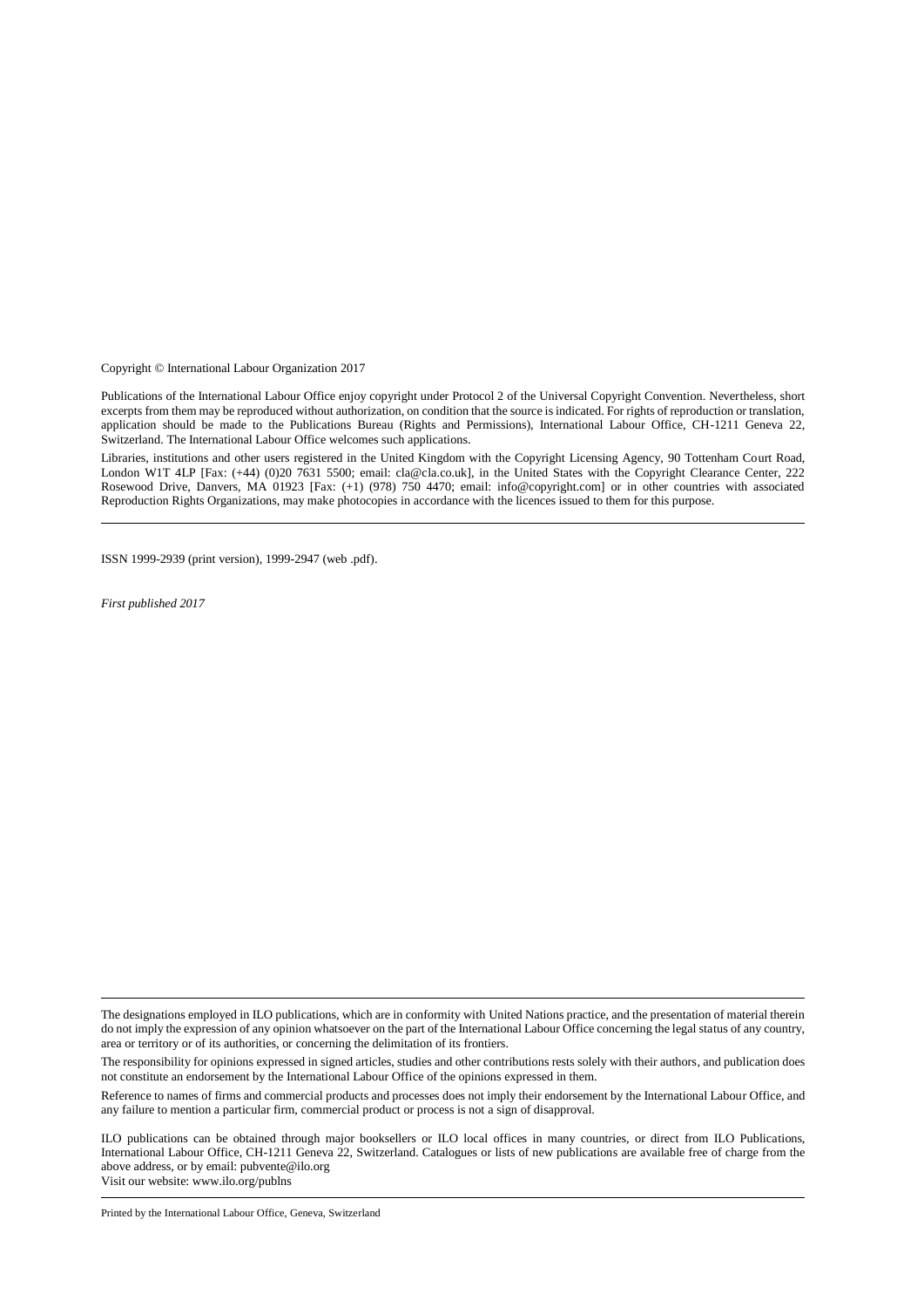### **Preface**

The primary goal of the ILO is to work with member States towards achieving full and productive employment and decent work for all. This goal is elaborated in the ILO Declaration 2008 on *Social Justice for a Fair Globalization*, which has been widely adopted by the international community. Comprehensive and integrated perspectives to achieve this goal are embedded in the Employment Policy Convention of 1964 (No. 122), the *Global Employment Agenda* (2003) and – in response to the 2008 global economic crisis – the *Global Jobs Pact* (2009) and the conclusions of the *Recurrent Discussion Reports on Employment* (2010 and 2014).

The Employment Policy Department (EMPLOYMENT) is engaged in global advocacy and in supporting member States in placing more and better jobs at the center of economic and social policies and growth and development strategies. Policy research and knowledge generation and dissemination are essential components of the Employment Policy Department's activities. The resulting publications include books, country policy reviews, policy and research briefs, and working papers.

The *Employment Policy Working Paper* series is designed to disseminate the main findings of research on a broad range of topics undertaken by the branches of the Department. The working papers are intended to encourage the exchange of ideas and to stimulate debate. The views expressed within them are the responsibility of the authors and do not necessarily represent those of the ILO.

> Azita Berar Awad Director Employment Policy Department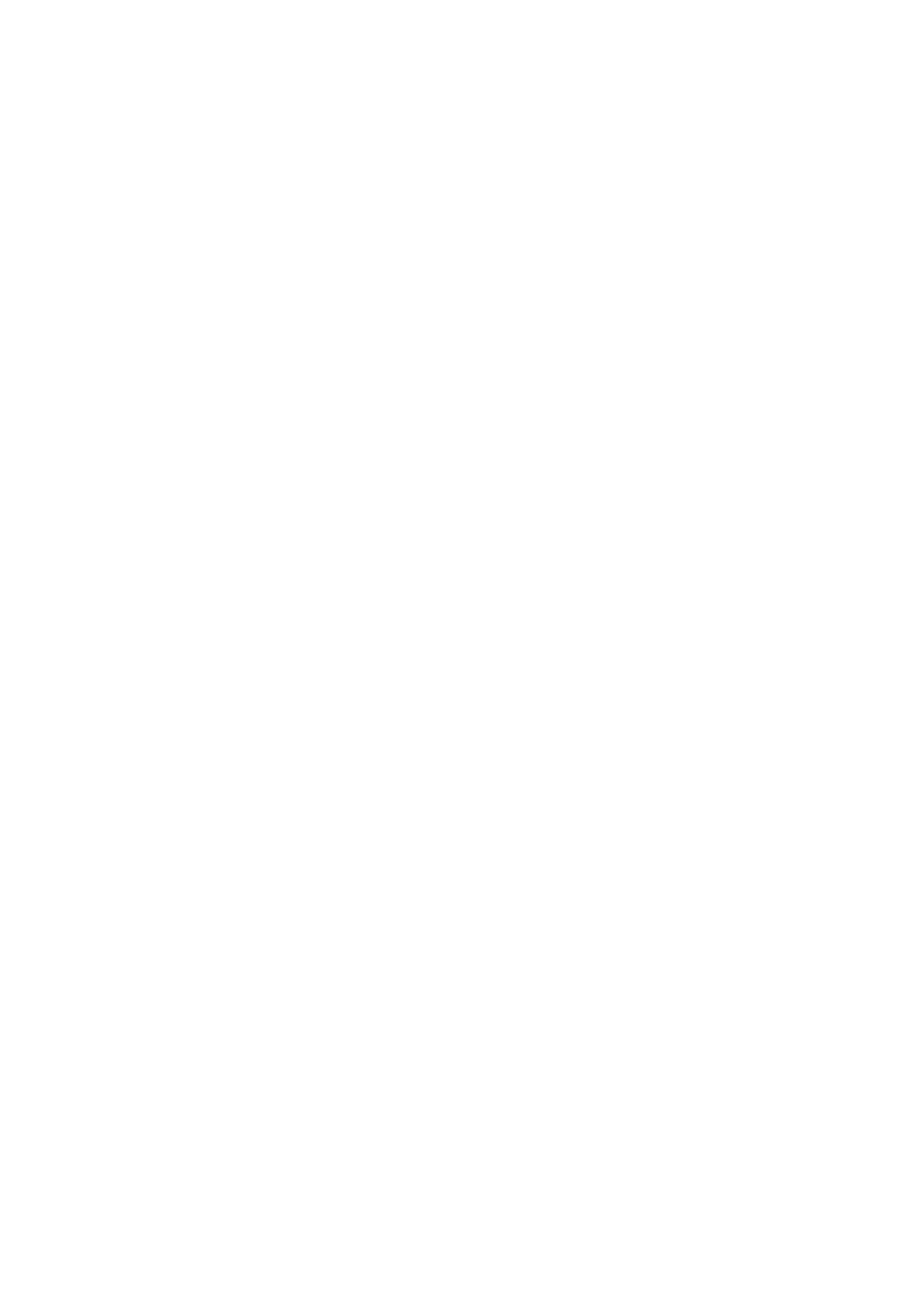# **Foreword**

Across the globe, gender gaps in the world of work persist both in developed and developing countries. Women continue to experience lower labour participation, higher unand under-employment, vulnerability, informality and precarious employment compared to men. Though gaps are slowly narrowing, gender wage gaps also persist. Such disadvantages faced by women are caused by entrenched patriarchal social norms which continue to shape labour markets, and are very slow to change.

Against this backdrop, this report reviews gender dimensions of the global labour market, focusing on unemployment, vulnerable employment and overall sectoral changes during the last two decades. The paper also explores gender dimensions of mega factors, such as demographic transition, globalization, environmental change, and technological change and innovation, which have a profound impact on the future world of work.

It is hoped that this paper will stimulate the debate on gender and the world of work, in particular, in the context of ILO's Future of Work and Women at Work centenary initiatives.

> Sukti Dasgupta Chief Employment and Labour Market Branch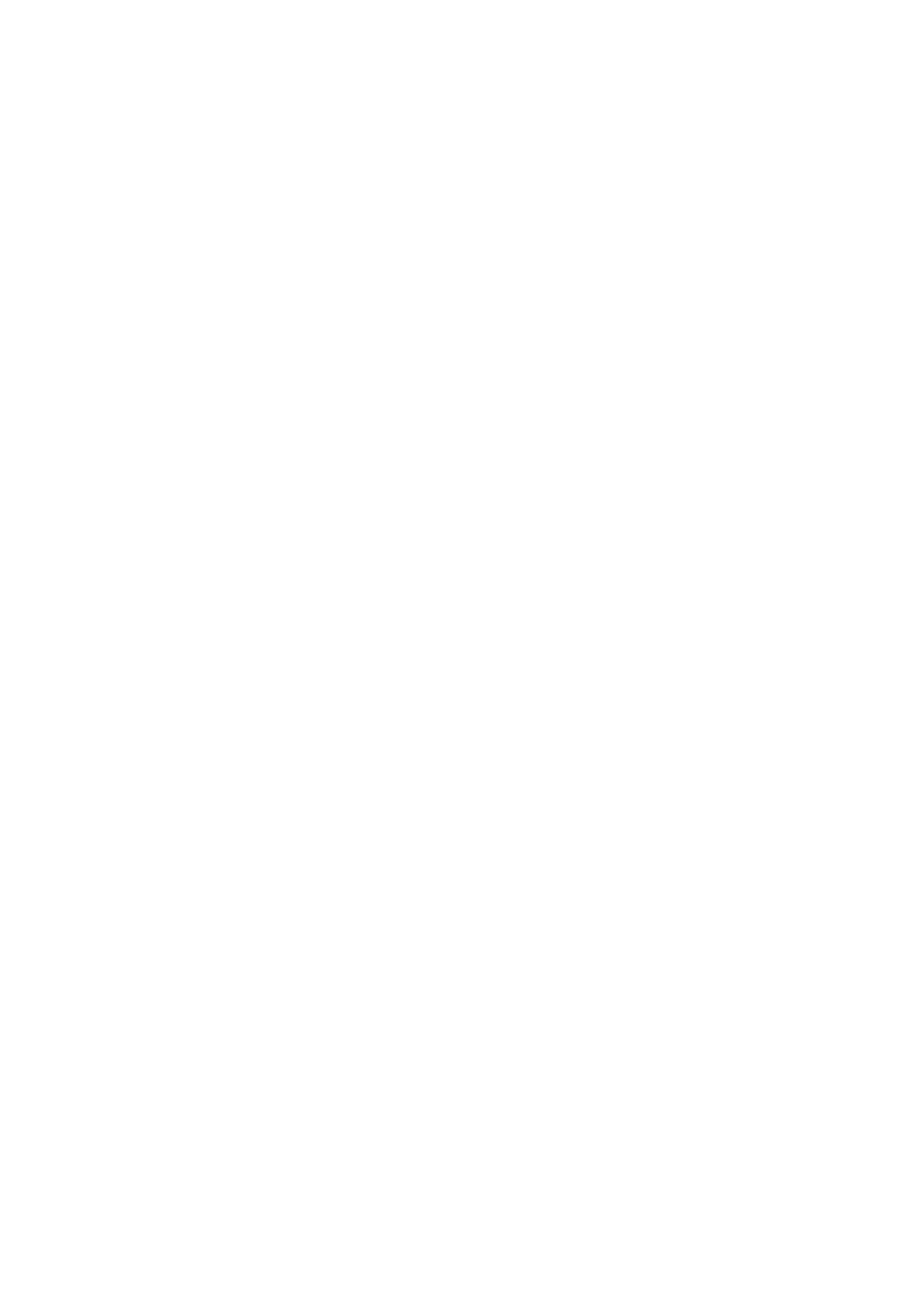## **Acknowlegdements**

The author would like to thank Juan Chacaltana of the ILO for his useful comments.

# **Abstract**

The paper analyses gender dimensions of global employment trends using the ILO's *Global Employment Trends* data with a focus on unemployment, vulnerable employment, informal employment and sectoral change, specifically highlighting gender differences. The paper also explores gender dimensions of mega factors, such as demographic transition, environmental transformation, technological change, and globalization, which have substantial implications on the world of work. These factors will have gender differentiated impacts on the future scenario of both quantity and quality of employment. The paper also explores policy implications for the future of work from a gender perspective.

Key words: Feminist economics, employment, unemployment, gender equality, government policy

JEL Codes: B54, J60, J7, R28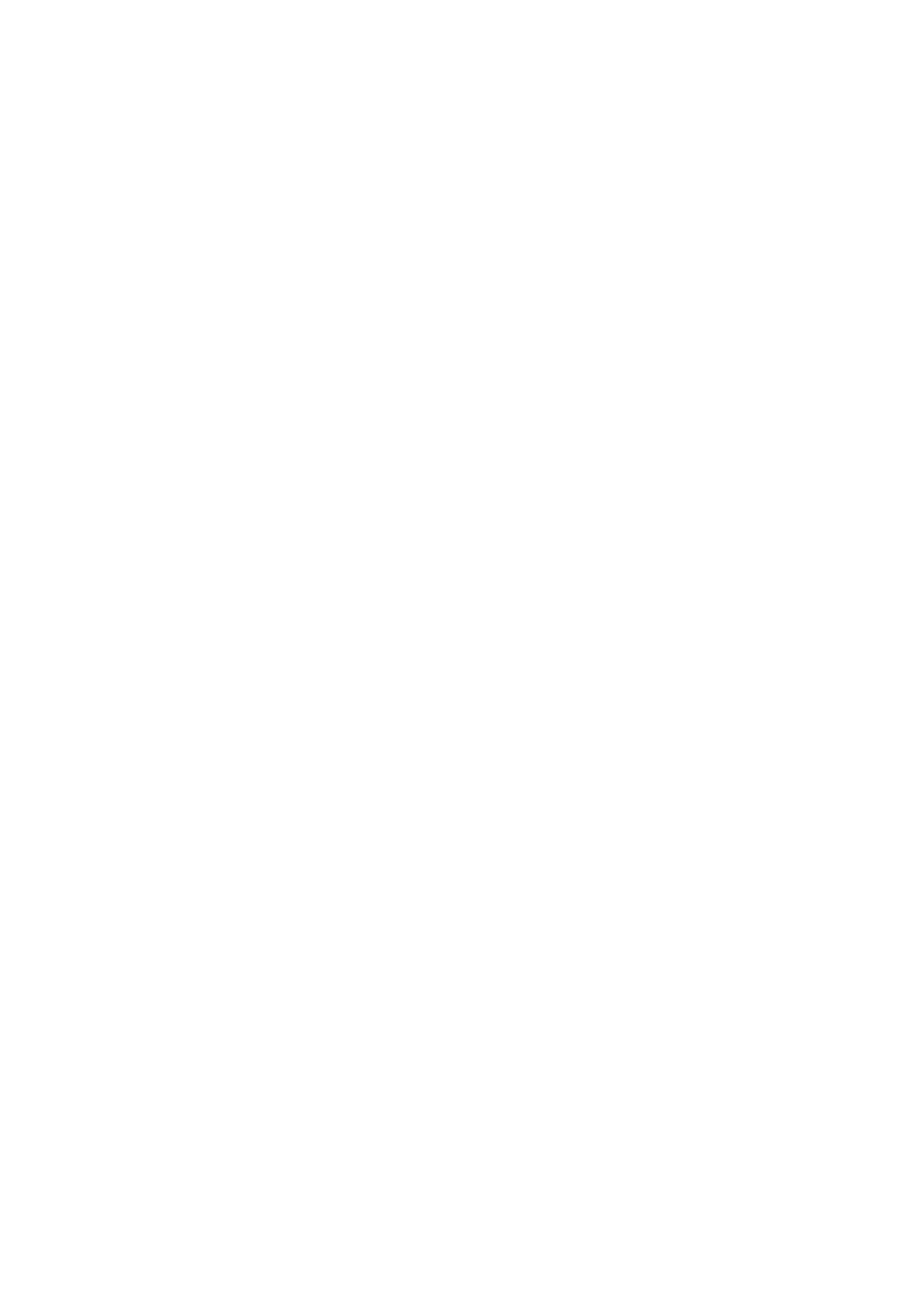# **Acronyms**

| <b>FAO</b>    | Food and Agriculture Organization                        |
|---------------|----------------------------------------------------------|
| G20           | Group of Twenty                                          |
| <b>ILO</b>    | International Labour Organization                        |
| ICT           | Information and Communication Technology                 |
| OECD          | Organisation for Economic Co-operation and Development   |
| <b>SDGs</b>   | <b>Sustainable Development Goals</b>                     |
| <b>TVET</b>   | <b>Technical and Vocational Education and Training</b>   |
| <b>UNCTAD</b> | United Nations Conference on Trade and Development       |
| <b>UNDESA</b> | United Nations Department of Economic and Social Affairs |
| <b>UNFCCC</b> | United Nations framework Convention on Climate Change    |
| WHO           | World Health Organization                                |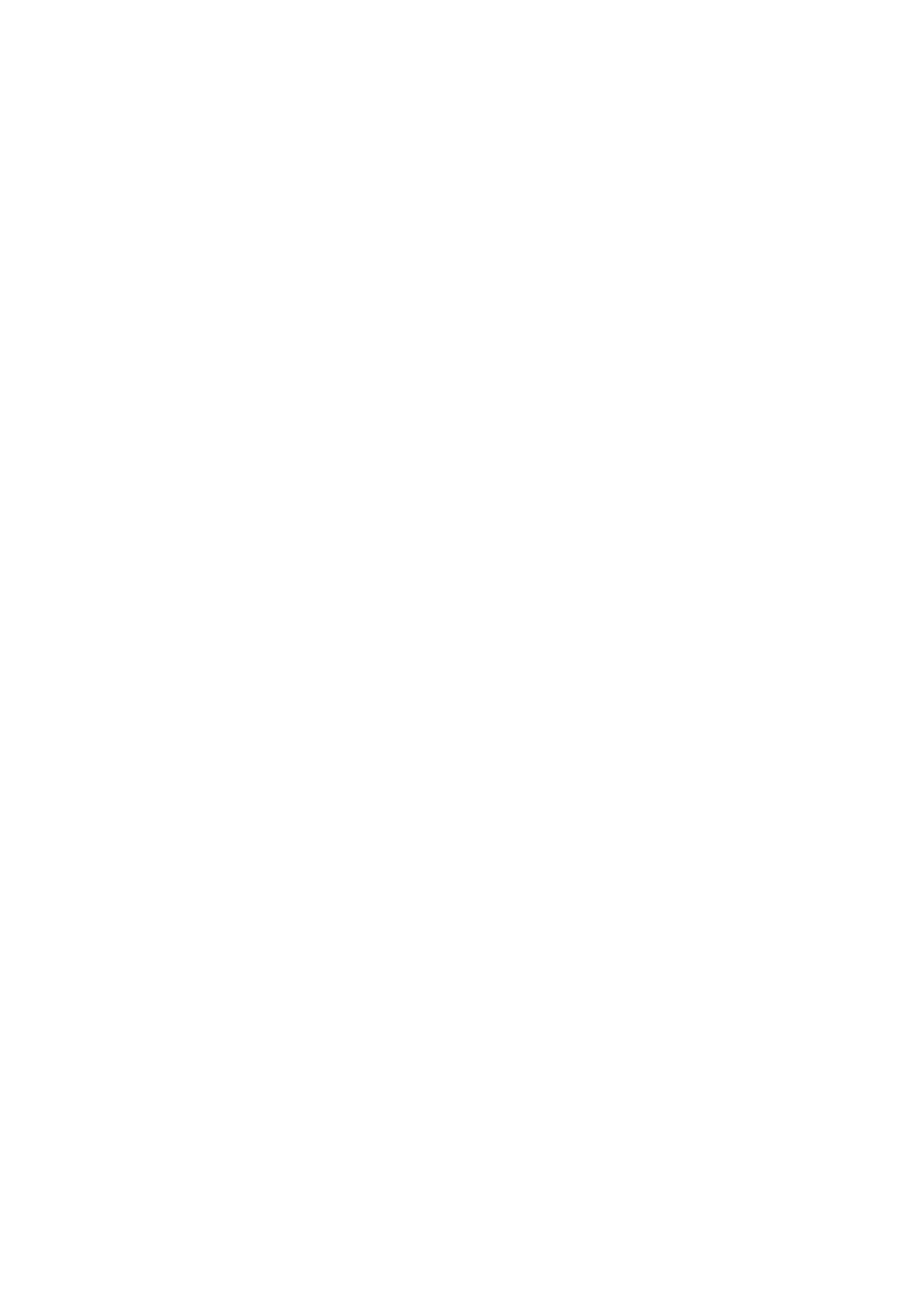# **Contents**

|  | 3  |  |
|--|----|--|
|  | 5  |  |
|  |    |  |
|  |    |  |
|  | 7  |  |
|  |    |  |
|  |    |  |
|  |    |  |
|  |    |  |
|  | 17 |  |
|  |    |  |
|  |    |  |

# **Figures**

| Figure 1. Unemployment trends by sex in the world and developed economies, 2005-2015      | 3              |
|-------------------------------------------------------------------------------------------|----------------|
|                                                                                           | $\overline{4}$ |
| Figure 3. Unemployment trends in the Middle East and North Africa by sex, 2005-2015       | $\overline{4}$ |
| Figure 4. Global trends in vulnerable employment by sex, 2005-2015 (per cent)             | 5              |
|                                                                                           | 6              |
| Figure 6. Changes in combined shares of wage employment and employer status by region and | 6              |
|                                                                                           | 7              |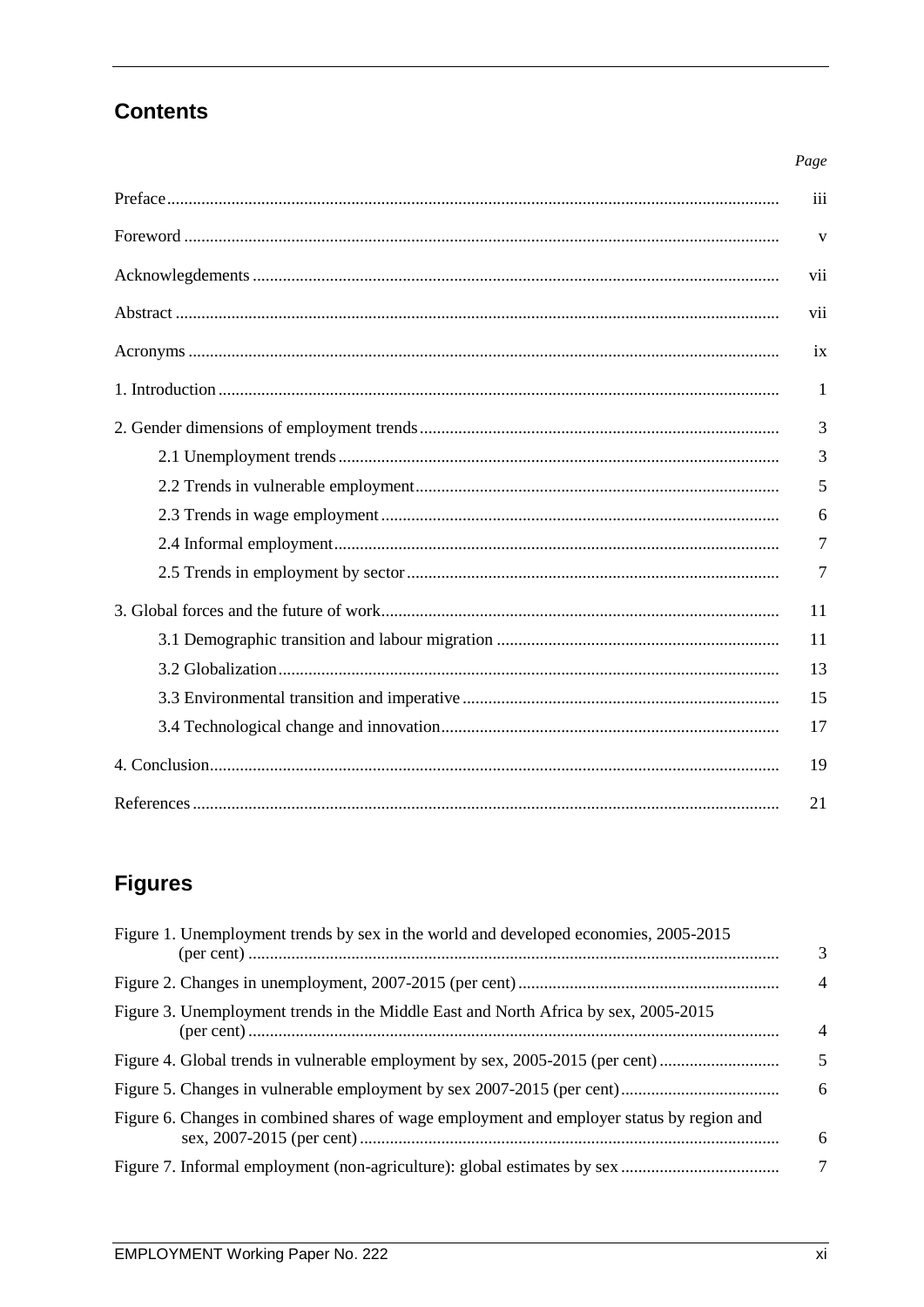|                                                                                              | -8       |
|----------------------------------------------------------------------------------------------|----------|
| Figure 9. Gender gaps in employment by sector and region (F-M), 2015 (per cent)              | <b>Q</b> |
| Figure 10. Changes in sectoral shares of employment for women and men, 1995-2015 (per cent). | 10       |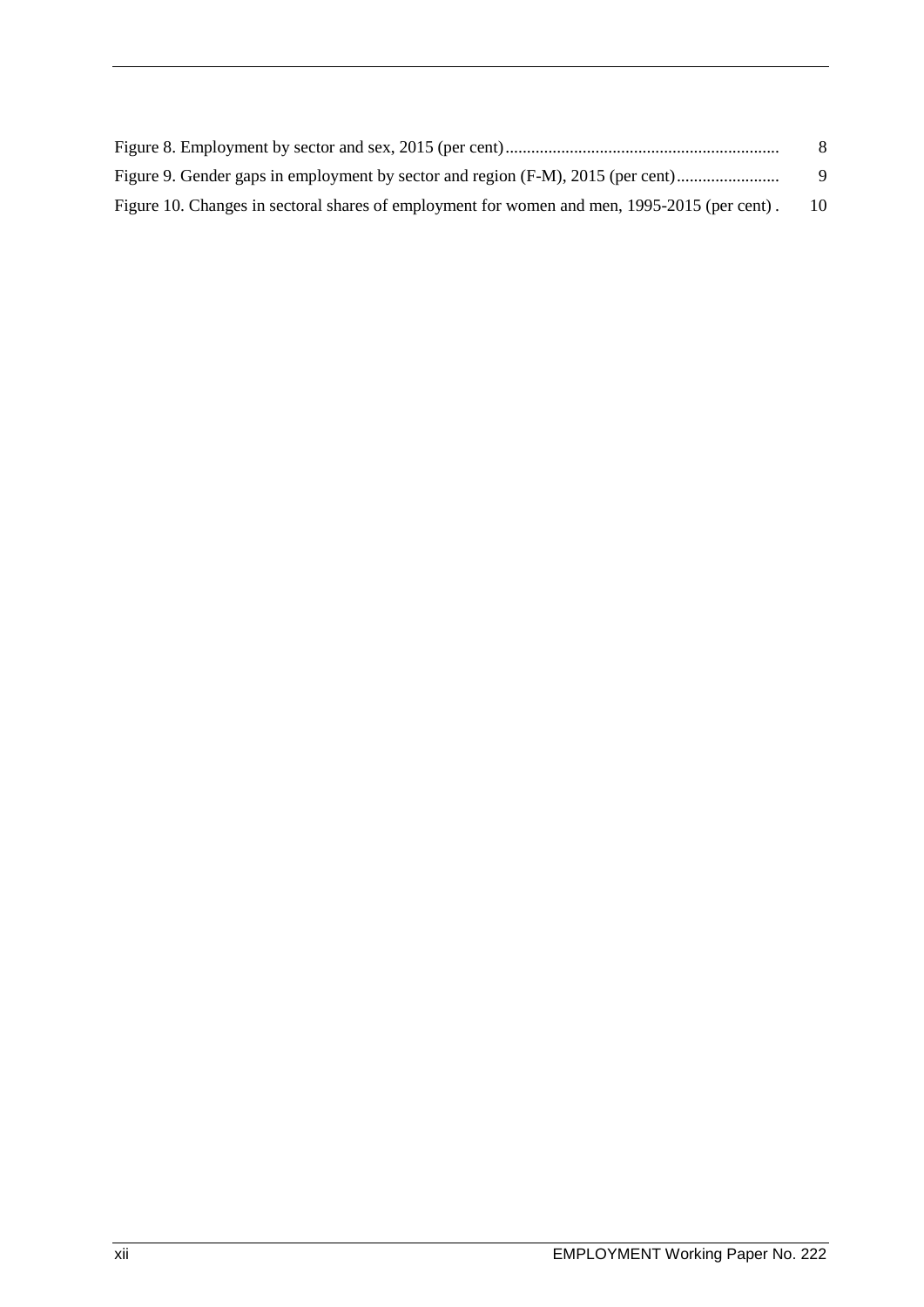### **1. Introduction**

Eight years after the 2008 global financial and economic crisis which led to massive job cuts, many developed economies have achieved only a fragile recovery. The world continues to face major employment challenges, in particular, for women and youth. At the same time, income inequality has increased across and within countries. Labour markets in most countries have not fully recovered both in terms of quantity and quality of jobs. In a number of developed economies, not only do high unemployment rates persist, but working conditions have also worsened – employment contracts are more precarious and wage levels have stagnated (ILO, 2015). In developing economies, women in all regions continue to face higher unemployment, vulnerability, working poverty and often more informality of employment than men (ILO, 2016).

Employment trends are directly and indirectly impacted by macroeconomic, demographic, environmental and technological changes, the dynamics of which are rather complex. Furthermore, regions affected by continuous conflicts and political instabilities have displaced millions of people internally and externally, resulting in unprecedented numbers of migrants and refugees.

Against the overall backdrop of this global socio-economic context, this report aims to: review gender dimensions of the world of work during the last two decades; explore the impacts of mega factors such as demographic transition, globalization, environmental transformation, and technological advancements; and draw relevant policy implications. The first part of the paper will analyse global employment trends, in particular, gender differentials in overall global trends of unemployment, vulnerable employment (combination of own-account and unpaid family work employment status), informal employment, and employment patterns by sector during the last twenty years. In the second part, the paper examines gender dimensions of the future of work and policy implications, and presents conclusions.

The paper uses the ILO's data from *Global Employment Trends* (2014) for the analysis of gender differentials in global employment patterns, and is largely based on a literature review.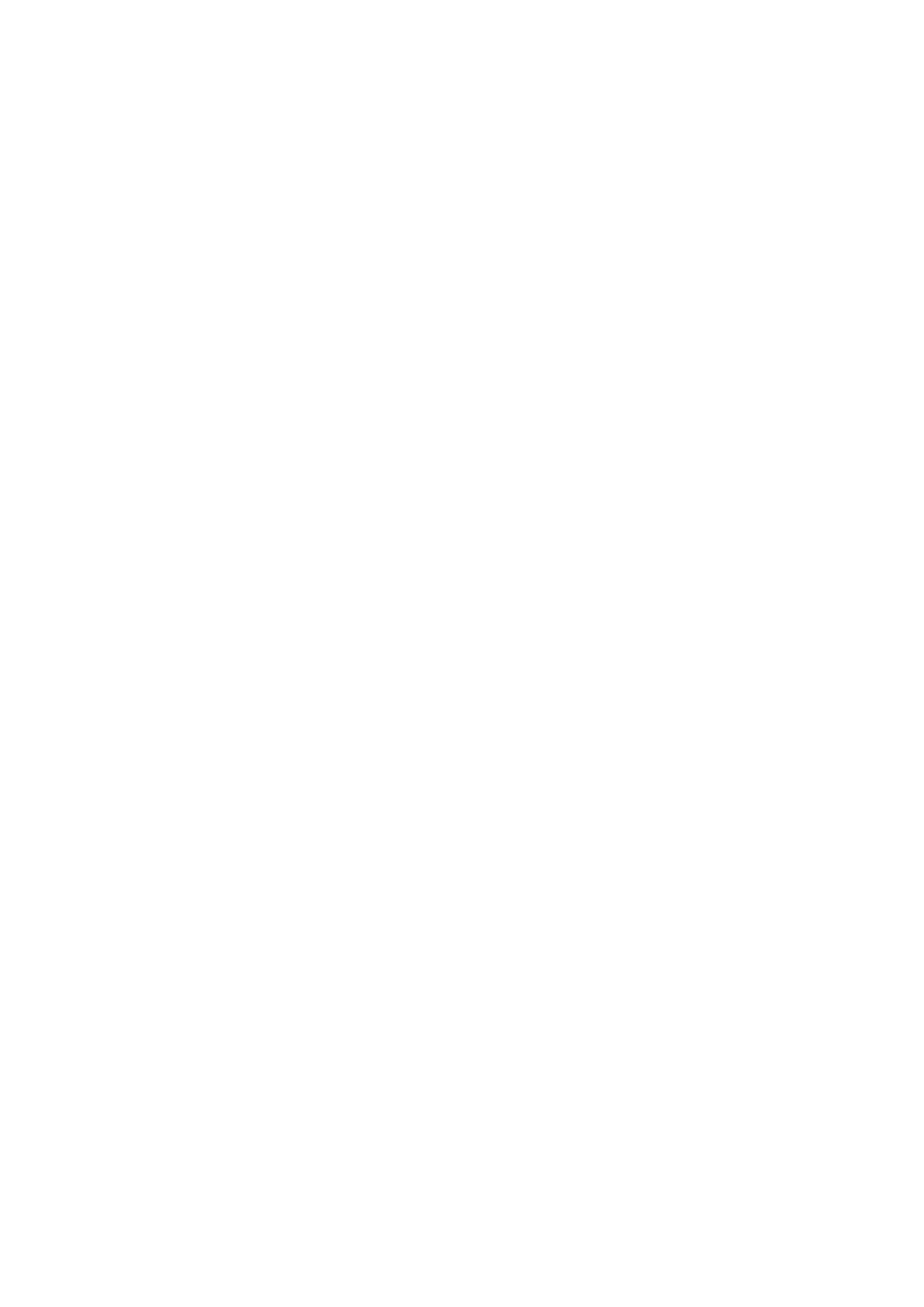## **2. Gender dimensions of employment trends**

### **2.1 Unemployment trends**

In 2015, the global unemployment rate for women was estimated at 6.5 per cent, compared to 5.8 per cent for men. According to the 2014 ILO *Global Employment Trends* report, the world labour market saw 61 million less workers in employment by 2014, as compared to pre-economic crisis figures. About half of this figure is attributed to substantial declines in employment rates, with millions of people having dropped out of the labour market altogether – or becoming discouraged workers. Further, women (mostly adult women) accounted for about 73 per cent of global job gaps in 2014 (ibid.).

In developed economies, the unemployment rates for women and men were converging with the female unemployment rate declining faster than for men until the economic crisis. At the onset of the global economic crisis in 2008–2009, many more men lost jobs than women, and consequently, the male unemployment rate shot up faster than for women. However, during recent years, the female unemployment rate has been edging higher, with the 2015 rate estimated at 8.5 per cent for women, and 8.3 per cent for men. In terms of overall changes in unemployment rates, men saw an increase of 2.7 per cent, as compared to 2.4 per cent for women between 2007–2015 (figure 1). However, many women are likely to have dropped out of the labour market becoming discouraged workers, i.e. they are no longer counted as part of the unemployed.

#### <span id="page-15-0"></span>**Figure 1. Unemployment trends by sex in the world and developed economies, 2005-2015 (per cent)**



Note: 2013-2015 figures are projections. Source: *Global Employment Trends* projections and database (ILO, 2014).

In developing economies, while the unemployment rate is not the best indicator of labour market strength, given that the poor cannot afford not to work, unemployment rates increased due to the impact of the 2008 global economic crisis in all regions, except in Southeast Asia and the Pacific, and Latin America and the Caribbean, where the rates were lower than pre-crisis levels (figure 2).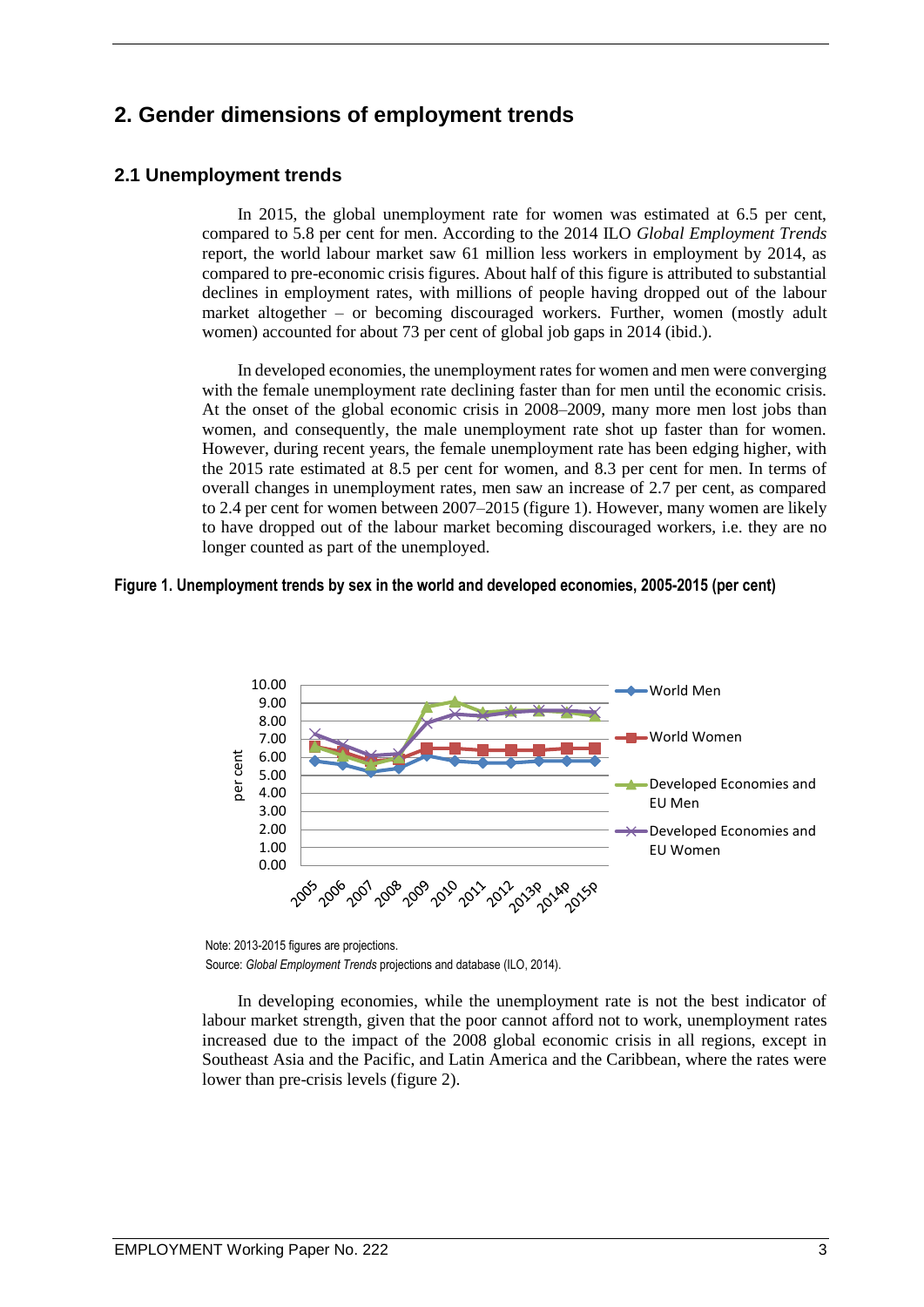

<span id="page-16-0"></span>**Figure 2. Changes in unemployment, 2007-2015 (per cent)**

Source: Author's calculations, using *Global Employment Trends* (ILO, 2014).

Gender gaps are the widest in the Middle East and North Africa, where many countries have also seen instabilities following the uprising of the Arab Spring and the political crises which ensued. Women's unemployment rate is estimated at substantially higher rates of 20.8 per cent and 21.2 per cent (compared to 8.8 per cent and 9.2 per cent for men) respectively, in 2015 in these sub-regions. In particular, the female unemployment rate increased much faster than for men in the years after the Arab Spring of 2010, and remains higher at 21.1 per cent, or 3.6 per cent higher, than in the pre-crisis year of 2007 (figure 3). This is a reflection of changing perceptions of societies towards conservatism with respect to women's role in public spheres, despite a more visible public role of women in positive social dynamics, which has been seen in countries such as Egypt, Morocco and Tunisia.<sup>1</sup>

<span id="page-16-1"></span>**Figure 3. Unemployment trends in the Middle East and North Africa by sex, 2005-2015 (per cent)**



Note: 2013-2015 figures are projections. Source: *Women and men in the informal economy* (ILO, 2013a); *Global Employment Trends* (ILO, 2014).

 $\overline{\phantom{a}}$ 

<sup>&</sup>lt;sup>1</sup> There are many reports of more important and visible public roles for women since the Arab Spring and the political changes which have ensued in North African countries since 2010.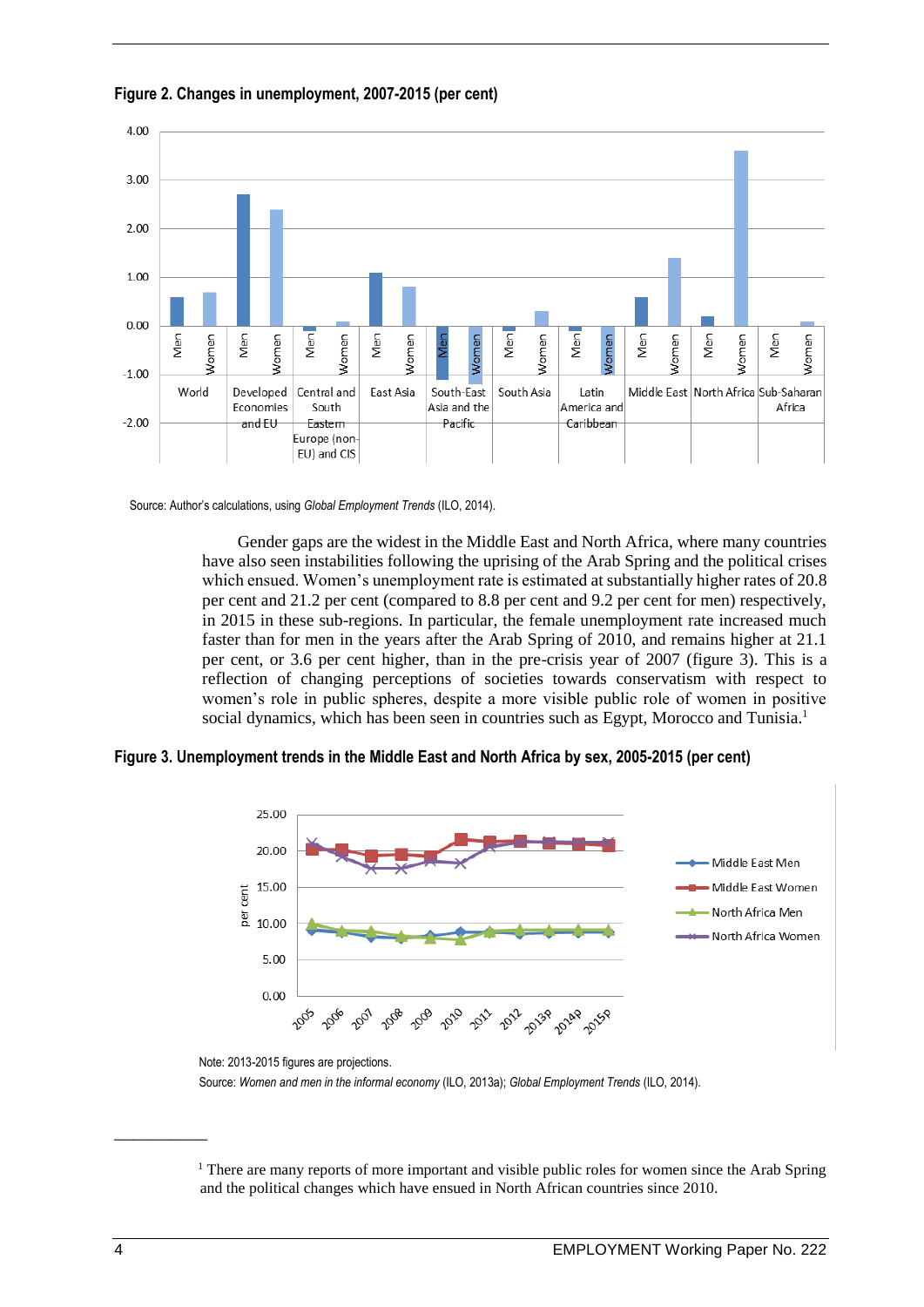### **2.2 Trends in vulnerable employment**

Vulnerable employment is a combination of "own-account" and "contributory family" worker status of employment, which is more socio-economically insecure than "wage employment" or "salaried worker" status. A majority of those in vulnerable employment, particularly in developing countries, work outside the scope of labour law and social protection, and hence without benefits. Though "informal employment" is not equivalent to "vulnerable employment", those who are in vulnerable employment are often informal workers and employers, subject to market dynamics, with low productivity, and working in poor conditions without any social or legal protection. In general, however, data on the nature and extent of informality of employment is scarce.

While the global economic crisis slowed down the pace of decline in vulnerable employment between 2008 and 2010, the rate declined from 53.8 per cent and 49.6 per cent in 2005 to 48.7 per cent and 46.6 per cent in 2015 for women and men, respectively. Though the rate of vulnerable employment remains higher for women, gender gaps have been narrowing over the last decade (figure 4).

Among all the regions, East Asia saw the largest decline in the rate of women's vulnerable employment, followed by the Middle East and South Asia between 2007 and 2015 (figure 5). This reflects the growing share of wage employment, particularly for women in these regions, despite the global slowdown in 2008. Conversely, in Central and South Eastern Europe and sub-Saharan Africa, women saw a slower reduction in the rate of vulnerable employment than men, and the smallest declines among all the regions.

<span id="page-17-0"></span>**Figure 4. Global trends in vulnerable employment by sex, 2005-2015 (per cent)**



Note: 2013-2015 figures are projections. Source: *Global Employment Trends* (ILO, 2014).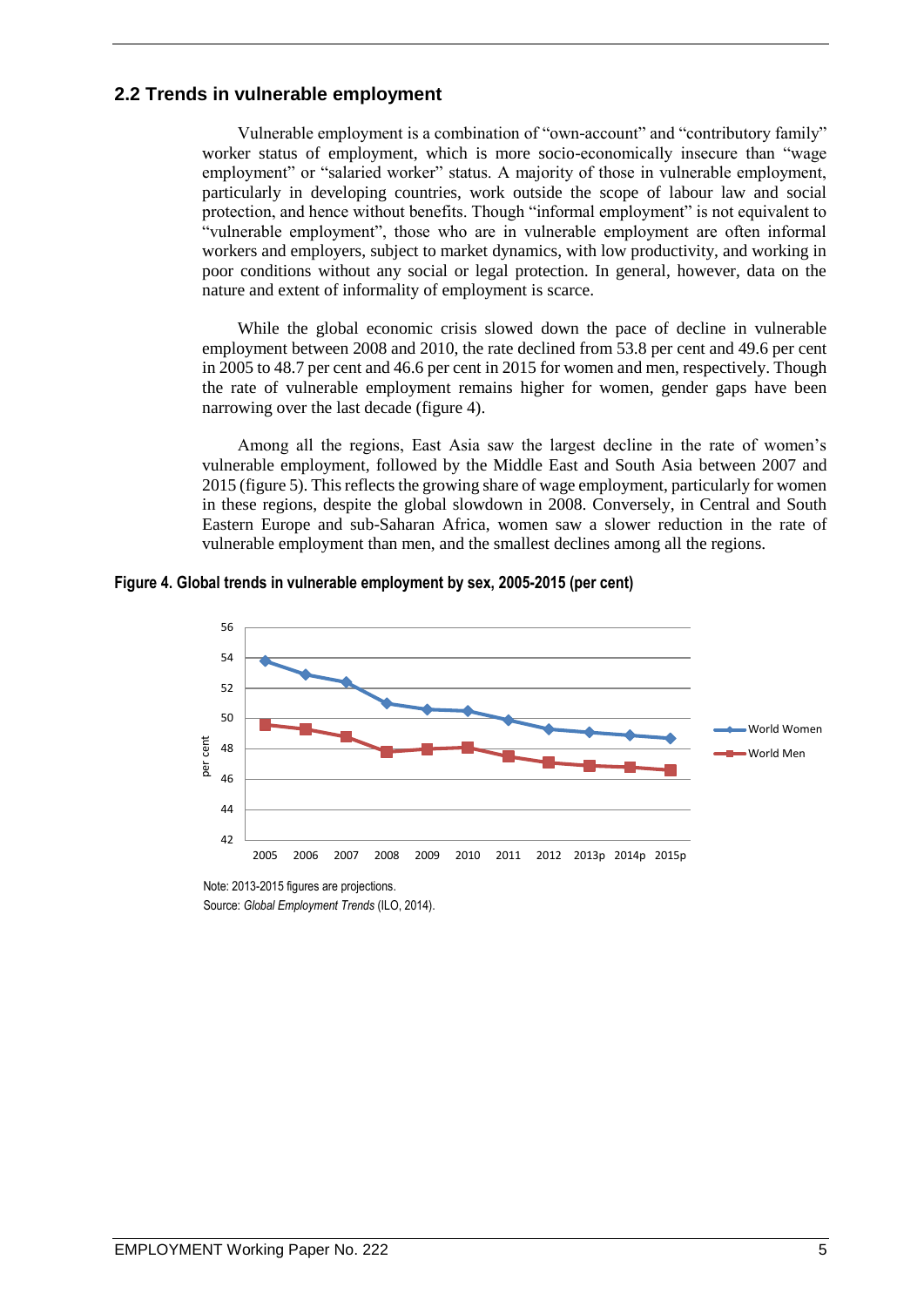

#### <span id="page-18-0"></span>**Figure 5. Changes in vulnerable employment by sex 2007-2015 (per cent)**

Note: 2015 figures are projections. Source: Author's calculation, using *Global Employment Trends* (ILO, 2014).

### **2.3 Trends in wage employment**

The reverse coin of vulnerable employment is wage employment, which is typically better quality employment, compared to vulnerable employment. The fact that vulnerable employment has been decreasing in some regions means that the global share of wage employment has been increasing – an indication that the overall quality of employment has been improving during the last seven to eight years. The largest decline in vulnerable employment has been observed in East Asia where China's fast economic modernization has played an important role and where the share of wage employment has increased faster in women's employment, compared to that in men's. The overall increase in a better type of employment in the East Asia region is also an indication that economies have been doing better, compared to other regions, combined with overall higher growth and faster economic transformation, which is a prerequisite for increasing wage employment (figure 6).

#### <span id="page-18-1"></span>**Figure 6. Changes in combined shares of wage employment and employer status by region and sex, 2007-2015 (per cent)**



Source: Author's calculation, using *Global Employment Trends* (ILO, 2014).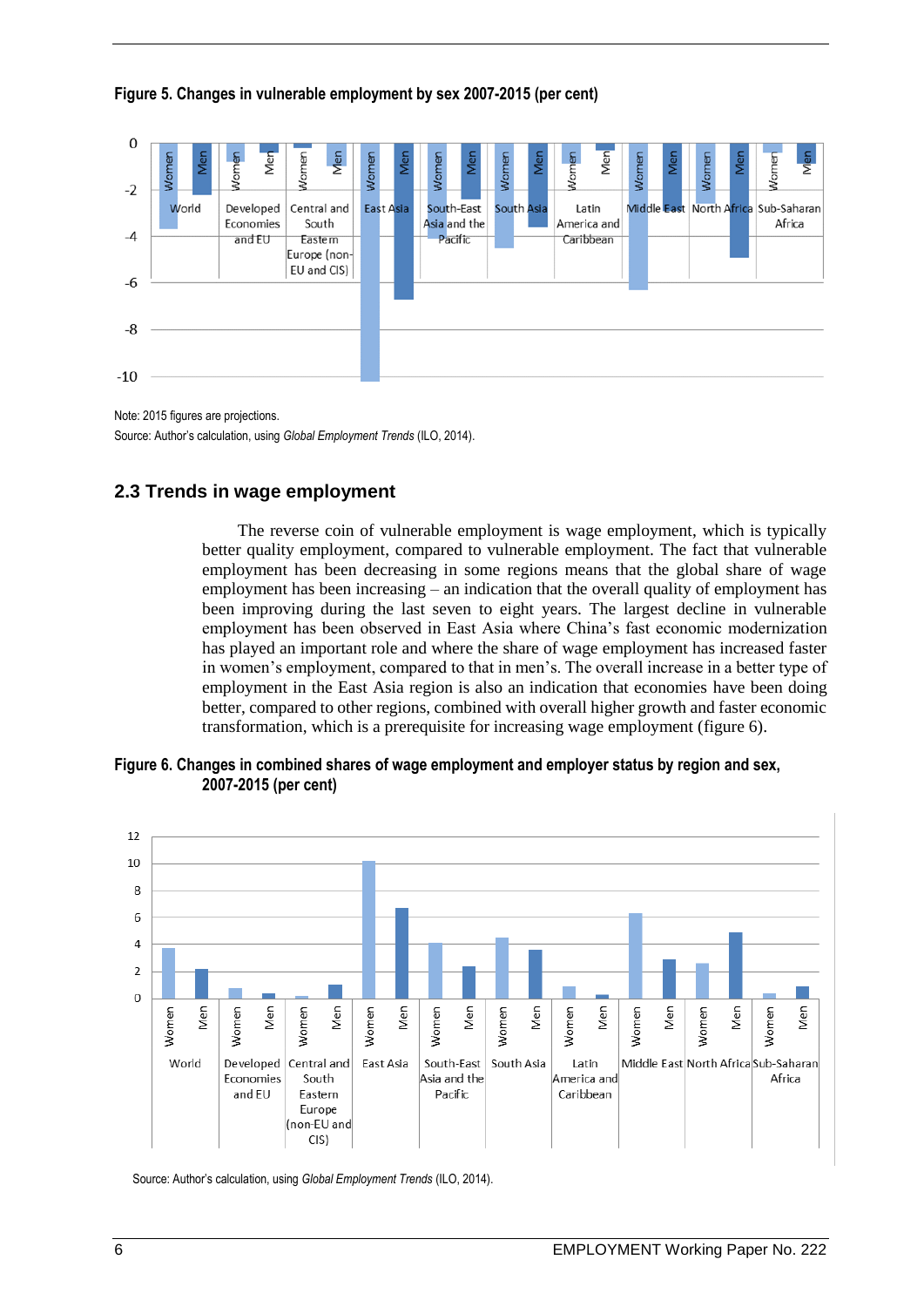### **2.4 Informal employment**

Informal employment (defined as employment in informal unregistered establishments, and employment without contracts and social benefits in formal establishments) continues to be prevalent in developing regions. The rate of informal employment is higher for women than for men, in such regions as sub-Saharan Africa and Latin America and the Caribbean, with gender gaps of 13 per cent and 6 per cent, respectively. In other regions, the rate of informal employment was higher for men, compared to that of women.

In particular, in the Middle East and North Africa, the gender gaps were as much as 12 per cent. In these two regions, women's labour force participation is substantially lower than for men. They also face substantially higher unemployment than men, and those fewer employed women are more likely to work in formal employment than men. In Asia, except for China where the rate is higher for women at 36 per cent (men at 30 per cent), both women and men are equally affected by high levels of informality of employment – above 80 per cent in South Asia and about 64 per cent in East and South-Eastern Asia regions (figure 7).



#### <span id="page-19-0"></span>**Figure 7. Informal employment (non-agriculture): global estimates by sex**

Source: ILO: Facilitating transition from the informal to formal economy, (forthcoming).

### **2.5 Trends in employment by sector**

Globally, both in women's and men's employment, services account for the largest share at 50.1 per cent and 43.0 per cent, respectively  $-7.1$  per cent higher for women. Agriculture accounts for about a third of total employment for both women and men, but is 2.7 per cent higher for women at 32.4 per cent. In men's employment, manufacturing is far more important at 27.3 per cent, compared to 17.5 per cent for women (figure 8).

Looking at the overall sectoral distribution of employment across various regions in 2015, it is noted that the poorer the region, the bigger the share of agriculture. In a number of developing regions, the share of agriculture in women's employment is higher than for men. In South Asia, the Middle East and North Africa, the gender gap is greater than 10 per cent in the agriculture share of employment, i.e. a higher percentage of women's employment is in agriculture than men's. This also implies a higher working poverty and lower productivity of employment for these women workers than their male counterparts. In particular in South Asia, the share of agriculture in women's employment is 64 per cent with a gender gap of 24.5 per cent. While women in these regions continue to work in agriculture, men have left agriculture to take up jobs in other sectors.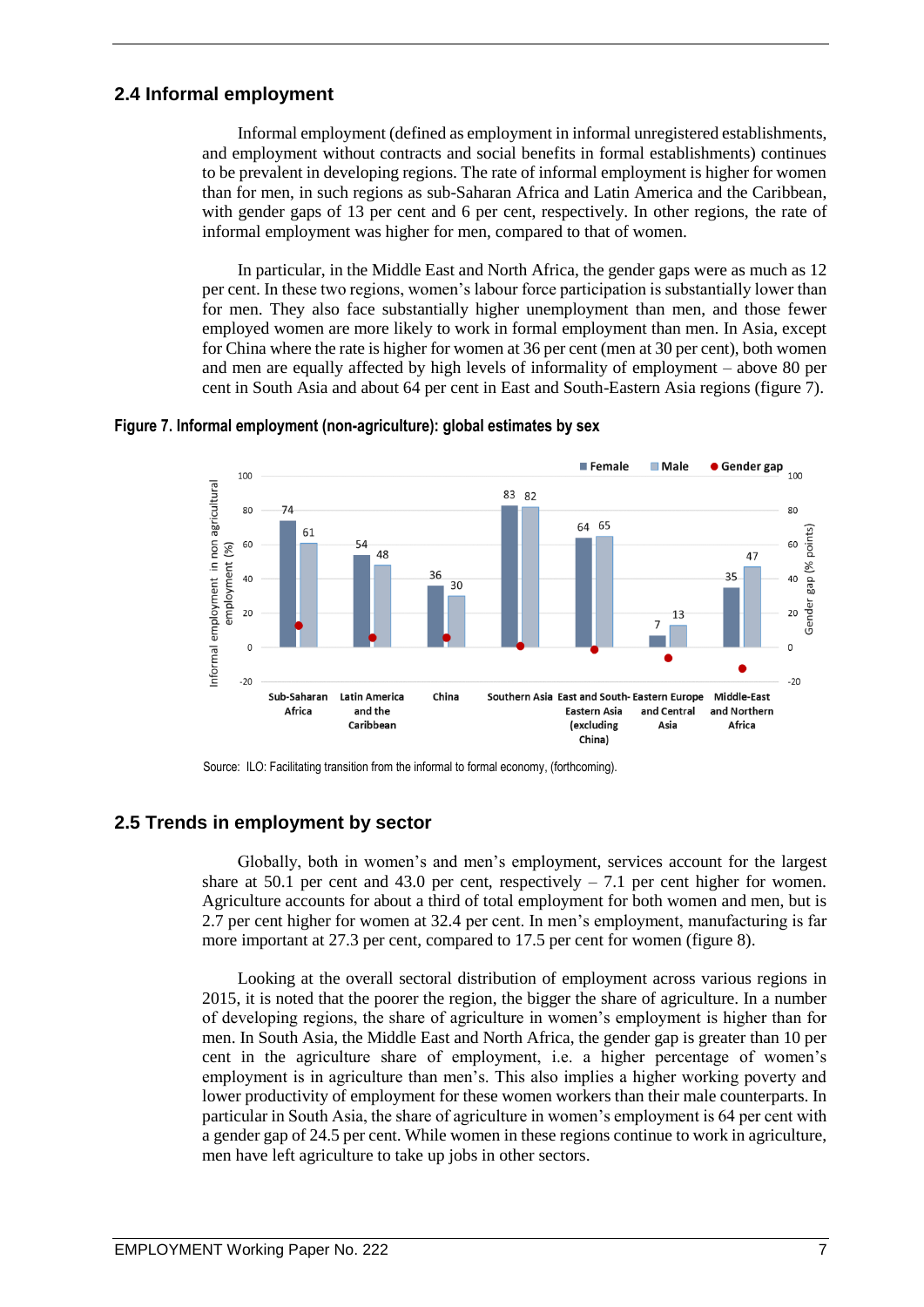Conversely, larger shares of services in women's employment are found in developed economies and the EU region (86.4 per cent), Central and South Eastern Europe (61.8 per cent), Latin America and the Caribbean (79.5 per cent), and in the Middle East (62.6 per cent). Across all regions, the share of manufacturing in men's employment is higher than in women's employment. Generally, in East Asia the sectoral distribution of employment for women and men is relatively similar, as compared to other regions (figure 9).

The fact that women have a higher share of agricultural employment than men in poorer regions raises the issue of persistent poorer quality of employment for women. Further, this has implications for future prospects for quality of work for those young women entering the labour market in these regions. It is generally known that much of women's work in agriculture is unpaid. When the hours of work for both paid and unpaid work are combined, women in these countries work much longer hours compared to men.<sup>2</sup> The major issue for these countries, therefore, is whether they can manage to transform their economies, on the one hand, to improve overall productivity in agriculture, and on the other hand, to diversify their economies to include higher value added branches, creating more and better quality jobs.



#### <span id="page-20-0"></span>**Figure 8. Employment by sector and sex, 2015 (per cent)**

Note: Figures are projections.

Source: Data from *Global Employment Trends* (ILO, 2014).

 $\overline{\phantom{a}}$ 

<sup>&</sup>lt;sup>2</sup> In Tanzania and Benin, women have 14.0 and 17.4 more working hours per week than men, respectively. See M. Fontana and C. Paciello (2009).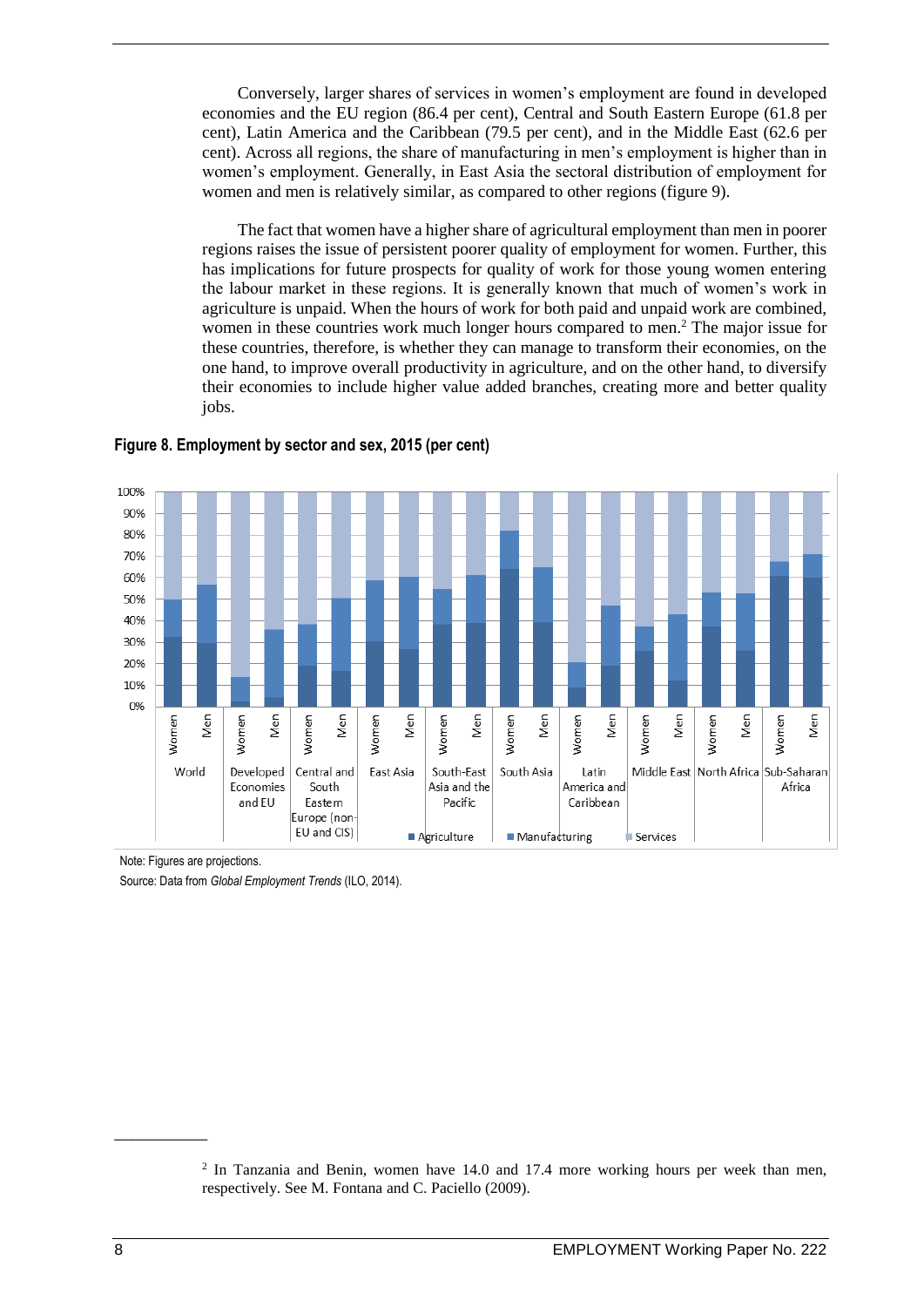

#### <span id="page-21-0"></span>**Figure 9. Gender gaps in employment by sector and region (F-M), 2015 (per cent)**

The changes in the patterns of employment are directly linked to sectoral changes and economic diversification in general. As seen in figure 10, depicting the overall changes in sectoral distribution of employment by gender in various regions between 1995–2015, East Asia has seen substantial changes (largely led by China) in sectoral distribution in employment with a substantial reduction in the share of agriculture, and increases in the two other sectors, particularly in services. The region has seen a reduction of agricultural employment from 57.3 per cent to 30.5 per cent for women, and from 43.2 per cent to 27 per cent for men in two decades. Whereas the share of manufacturing increased from 21 per cent to 28.4 per cent and from 27.3 per cent to 33.5 per cent for women and men, respectively. The service sector share has doubled for women's employment to 41.1 per cent, while it increased by 10 per cent for men to 39.5 per cent by 2015. In all the developing regions the share of services has increased more substantially for women than for men during the last two decades, except in South Asia. Women across the world are increasingly employed in the services sector, and this trend is likely to continue, including in developing regions (figure 10).

However, the key challenge is that many jobs created in non-agricultural sectors in developing regions are often informal in nature, i.e. not covered by labour law or social protection, and with low remuneration/income and productivity. Neither are these workers organized, nor do they have a voice or representation to be able to participate in policymaking, or effectively engage in collective bargaining with their informal employers. The rate of informality in non-agriculture sectors is substantial in many developing countries, and often higher in women's employment (ILO, 2013a).

Note: 2014 figures are projections. Source: Author's calculation, using data from *Global Employment Trends* (ILO, 2014).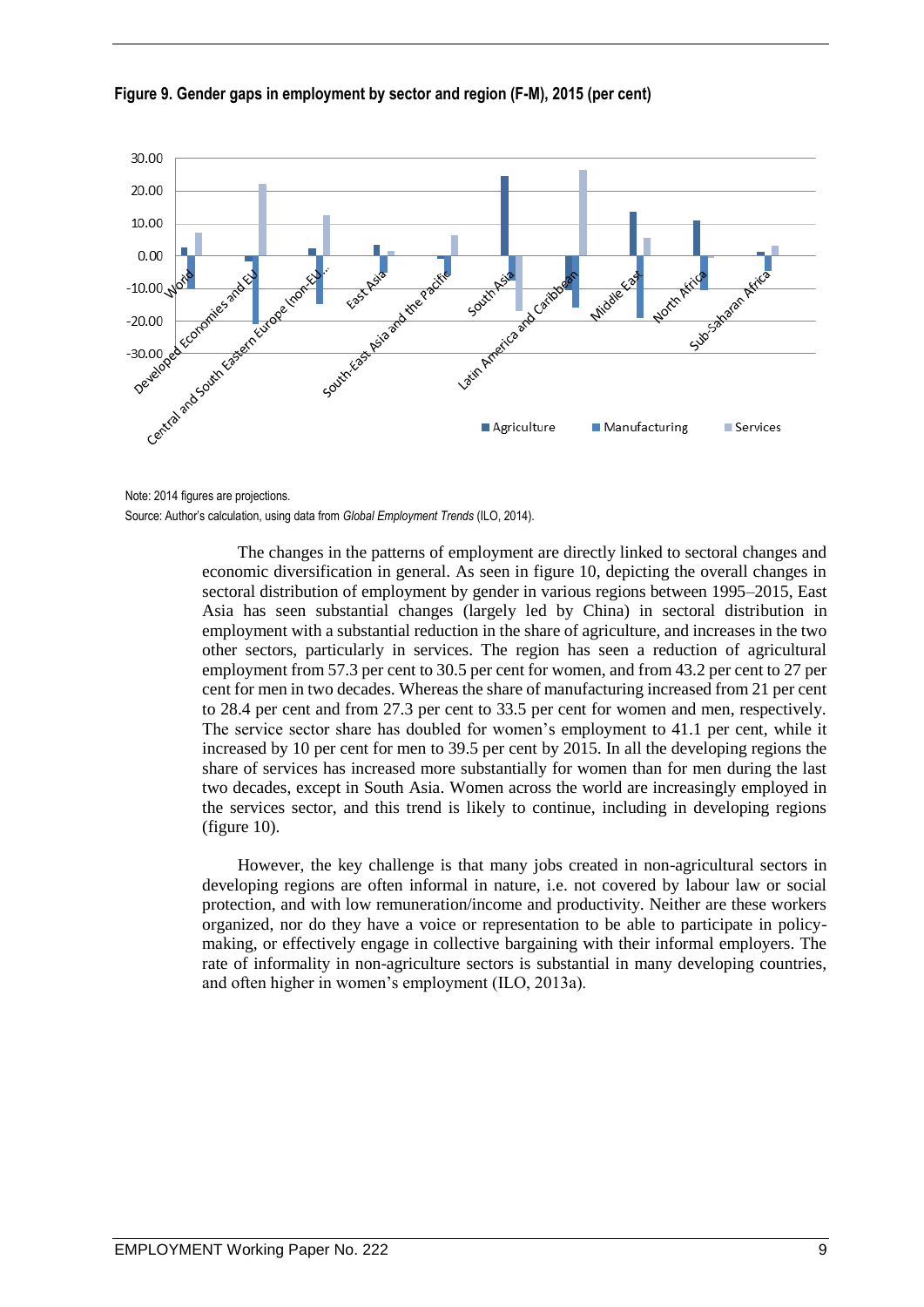

<span id="page-22-0"></span>**Figure 10. Changes in sectoral shares of employment for women and men, 1995-2015 (per cent)**

Note: 2015 figures are projections. Source: Author's calculation, using data from *Global Employment Trends* (ILO, 2014).

> Clearly, the patterns of economic tranformation and change will have major implications for future employment trends, in general, and the gender dimensions thereof, given that labour markets are strongly gender segregated. The share of service sector employment will continue to increase, while the share of agriculture will continue to decrease across regions, but more slowly in poorer developing regions, such as South Asia and in sub-Saharan Africa where the feminization of agricuture is a concern.

> This section has reviewed the gender dimensions of global employment trends, with a focus on gender differentials in unemployment, vulnerable employment, wage employment, as well as sectoral distribution of employment. As the future world of work will be influenced by various mega factors, the next section will explore the gender dimensions of such factors and their impact on the world of work.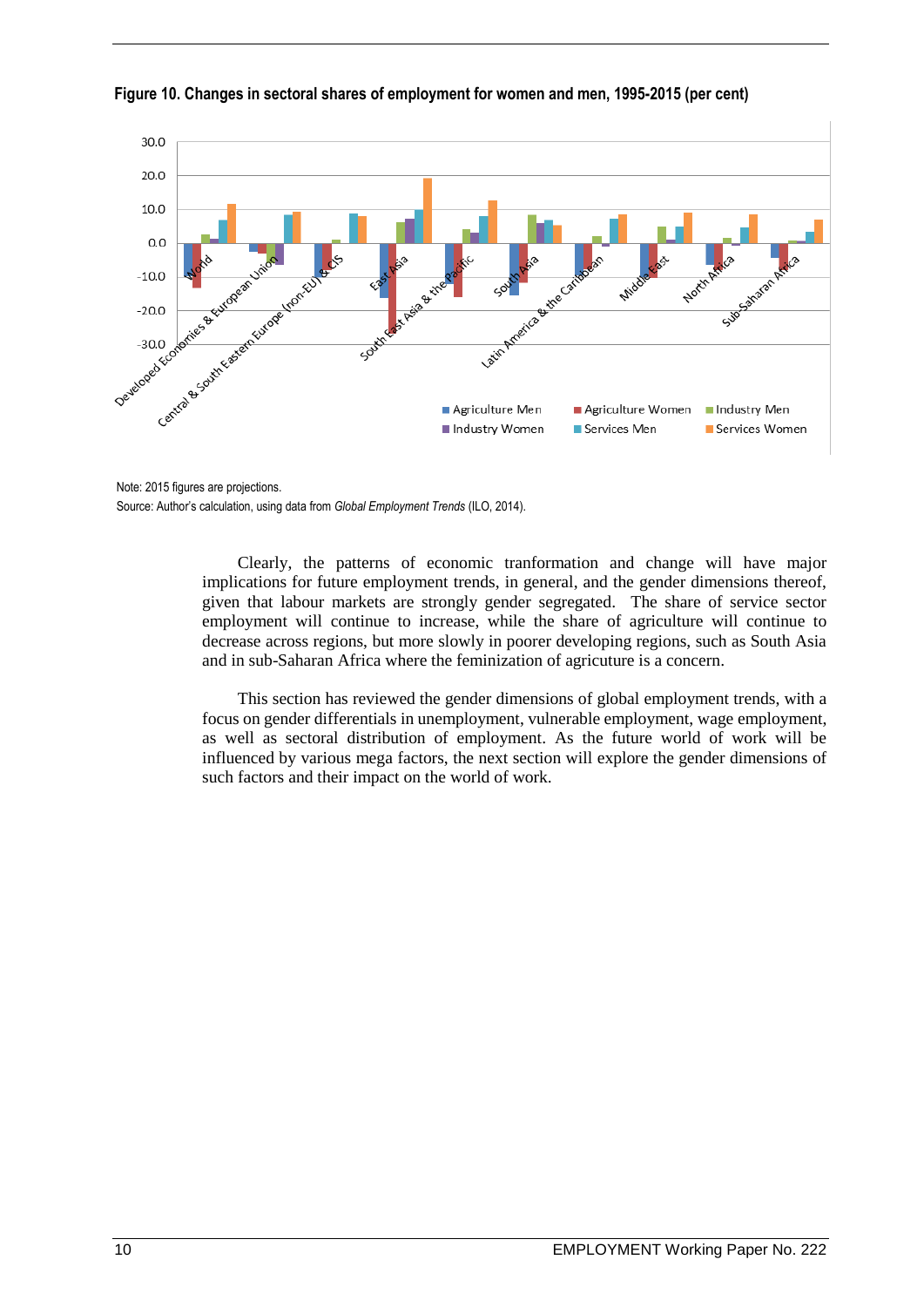### **3. Global forces and the future of work**

So what are the factors affecting the future of work? Globally, there are many mega factors at play, such as: demographic transition and increasing labour migration; technological change and the expansion of use of information and communication technology (ICT) and robotization; green economy transformation in the context of climate change and environmental degradation; and continued globalization. What do all these global factors imply for labour markets, particularly from a gender perspective?

The key challenge that many developing countries continue to face is the need for economic diversification and transformation in an environment of slowing global economic growth, as seen in the post-2008 global economic crisis period. Particularly for women in developing countries, the future of work depends on how countries manage to diversify their economies, and how women can benefit – on an equal basis with men – from the emerging job opportunities created in non-agricultural sectors.

This section intends to explore the mega factors which are likely to shape the future of work both for women and men, taking into consideration past trends and a review of the current and emerging social, economic, and environmental challenges.

#### **3.1 Demographic transition and labour migration**

The world is undergoing a demographic shift: on the one hand, developed country populations are ageing, with an increasing percentage of people above 65 years old. On the other hand, some developing country populations have a large youth populations. The global population is expected to increase from 6.9 billion in 2010 to 9.3 billion in 2050, despite decreasing fertility trends. The global fertility rate of 2.5 children per woman in 2005–10 is expected to decrease to 2.2 in 2045–50. Over the coming decades, the global population increase will be concentrated in developing regions, while the population of the more developed regions is expected to remain largely unchanged over the period to 2050 (ILO, 2013b).

These global demographic trends are largely shaped by a significant increase in longevity and a decline in fertility which are projected to continue to various degrees in most countries. While some developing countries still have a large youth population – which can be both a challenge and a window of opportunity for economic development – all developed countries face the opposite: a shrinking of youth cohorts and a growing percentage of persons over 65 years old. Within the next decades almost all countries will follow this pattern of ageing. In this context it is noted that the number of persons under 15 years will stabilize over the coming decades after having increased by 30 per cent since 1970. In comparison, the size of the working-age population (aged 15–64 years) will increase by 30 per cent, and the population over age 65 will nearly triple, to represent more than 1.5 billion persons by 2050. The majority of the world's older persons now live in developing countries. In 2005, 63.5 per cent of the population aged 60 years or older lived in the developing world. By 2050, three-quarters of the older population will be living in developing countries. These overall trends will mean that in 2050 for every four people of working age there will be six people depending on the income of these four (ibid.).<sup>3</sup>

A key aspect of the gender dimension of global ageing is, because women tend to live longer than men, a larger number of women will be among the older people in the world.

 $\overline{\phantom{a}}$ 

<sup>&</sup>lt;sup>3</sup> See also UNDESA, 2011 and 2015. Unless otherwise noted in this chapter, estimates, figures and tables are based on population under the medium variant.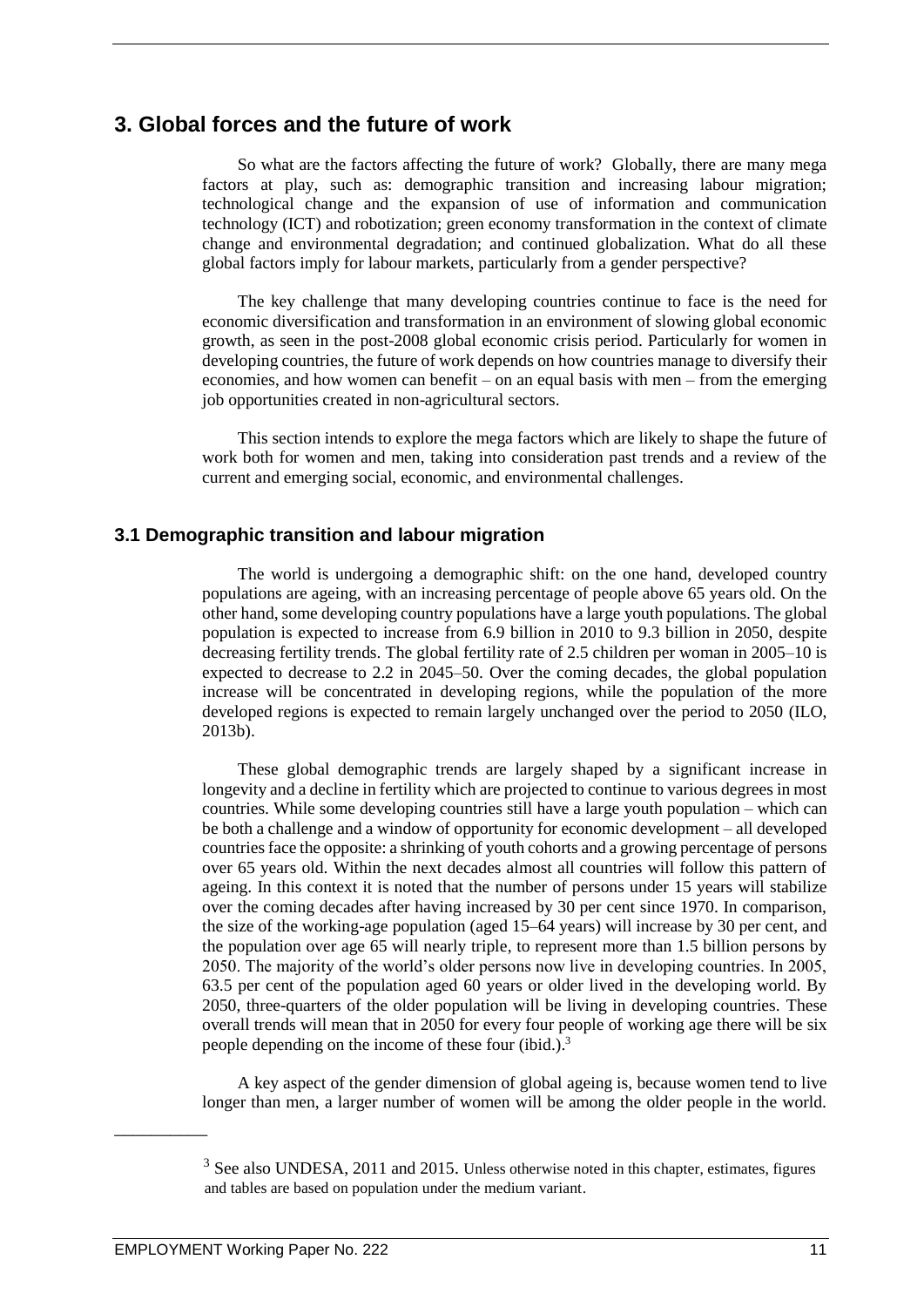Globally, women currently account for 54 per cent of the population aged above 60 and over. In China and India where families have a preference for boys, the feminization of older age groups will slow down and could even turn into dominance of older men in the old-age groups (ibid*.*). Feminization of old age poverty, even in advanced industrialized countries, is a major concern given that women tend to work fewer years in the labour market and, thus, accumulate less social security benefits, such as pension. Older workers also tend to face discrimination in access to employment, as well, which is even worse for older women workers.

However, there are regions where negative factors are driving down longevity, such as in Russia and the Commonwealth of Independent States (CIS) region and in sub-Saharan Africa, due to behavioural issues negatively impacting on men's longevity in the former, and generally HIV and AIDs in the latter (ibid.).

Another demographic factor which may very well be able to provide answers to the challenges of ageing societies in advanced countries is migration, and labour migration in particular. According to a UNDESA-OECD report (2013), the number of international migrants reached 244 million, having risen by 71 million (a 41 per cent increase) since 2000, accounting for 3.3 per cent of the global population. Slightly less than half of migrants are women. Despite the 2008 economic crisis which had negative impacts on labour migration, global migration continues to rise. About half of migrants from the South lived in the South, and another half lived in the North. In terms of gender distribution of migrants, women's share in total migration ranged from 52 per cent in the global North to 43 per cent in the global South. The number of tertiary educated immigrants in the OECD countries increased by 70 per cent during the last decade - reaching 27 million in 2010–2011. About one third of all migrants in OECD areas were highly educated and about 20 per cent were from India, China or the Philippines. Some 55 million persons in OECD countries aged 15 and over worked outside their country of origin in 2010–2011 (ibid.).

As seen in recent political discourse in Europe, receiving countries are increasingly becoming less receptive to immigrants. While the number of migrants seeking resettlement in other countries has exponentially increased during recent years, recipient countries so far have not been able to find viable solutions to the global "migration crisis".<sup>4</sup> However, global total refugees account for a relatively small proportion of the global number of migrant stock, representing an estimated 7 per cent of international migrants (ibid.).

While many of the labour migrants leaving the African continent for Europe are largely young men, there are also women and children taking high risks at sea, trying to escape dire situations in their origin countries: political instability and persecution (lack of security and threat to life); human rights violations; poverty; and environmental displacements, etc. In migration processes, female migrants are vulnerable to sexual harassment and violence, and both women and children face higher risks of trafficking for commercial sexual exploitation. Many migrants take chances at the hands of human traffickers which exposes them to extremely risky situations.

Such global demographic trends have major implications for economic development, natural resources, environmental change and the labour market and, therefore, need to be taken into account in the formulation of labour market policies. In the G20 context, countries face the dual challenges of both an ageing population and high youth unemployment which pose important fiscal constraints on social security and insurance, such as health insurance

<sup>4</sup> In 2014, the applications of asylum seekers annually increased by 45 per cent, and the EU received 570,820 asylum applications, with Germany having received the largest number of 173,070 applications (UNHCR, 2014).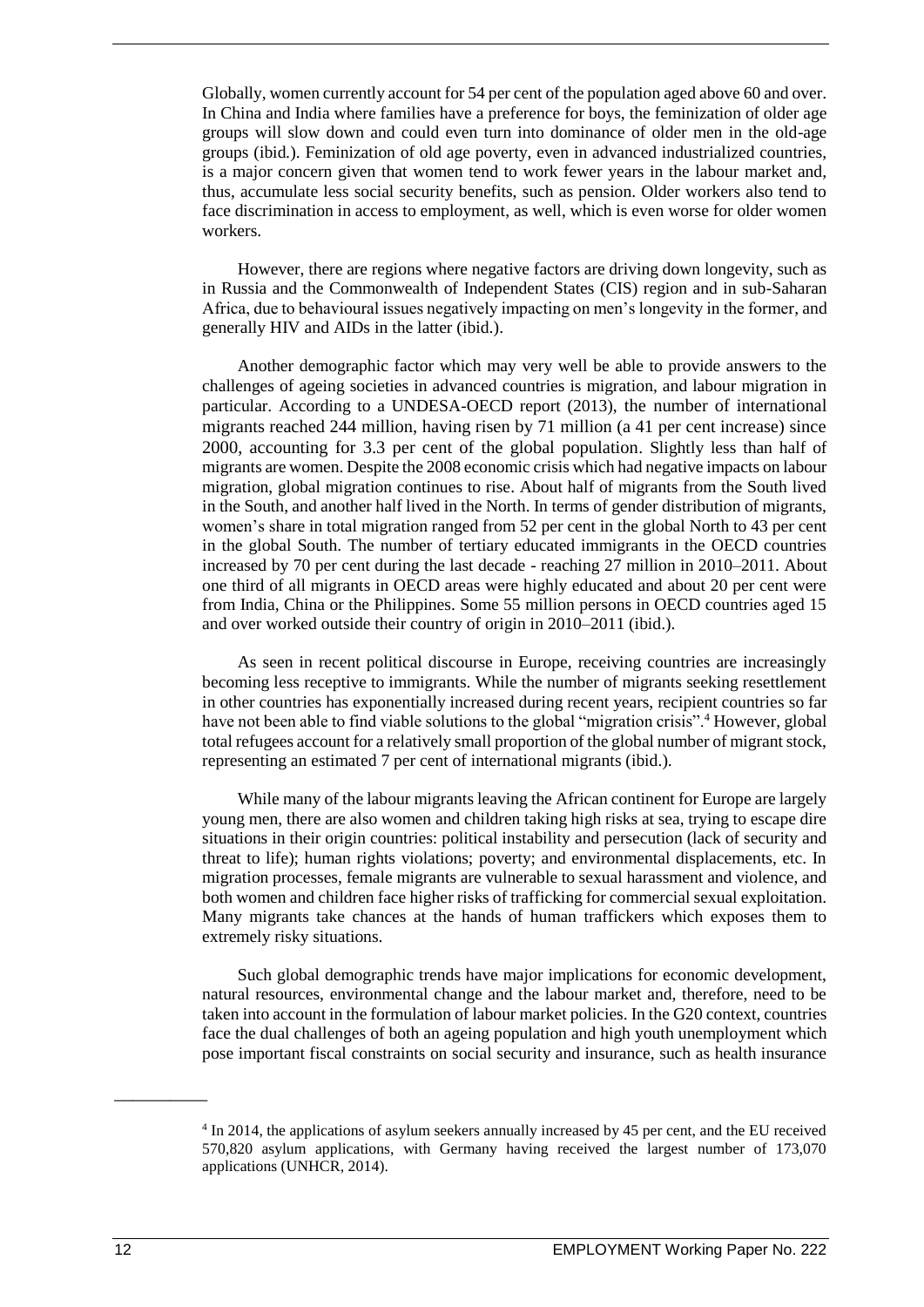and pensions (European Commission,  $2011$ ).<sup>5</sup> As the population ages and the share of the working population becomes smaller, young people face higher unemployment and increasingly are forced into precarious employment, which subsequently decreases the overall contribution to social security. This dependency ratio of older people on the working population has already caused serious concerns in ageing developed countries such as those in Europe and Japan. In this context, G20 countries have responded by committing to reduce gender gaps in labour force participation by 25 per cent by 2025, tackle youth employment challenges, as well as raising the retirement age.<sup>6</sup>

Nonetheless, the increasing care needs of older people are creating more job opportunities for women, particularly for women migrant workers from developing countries (Rianne and Robinson,  $2011$ )<sup>7</sup> and youth, even though the quality of such employment, especially of domestic work, is often questioned. This has, in turn, increased the need for more innovative and family-friendly policy solutions to these problems, which includes valuing the contribution of care workers, both paid and unpaid. In addition, working conditions of domestic workers (a large majority of which are women) also need substantial improvement, as well as expanded social protection.

#### **3.2 Globalization**

\_\_\_\_\_\_\_\_\_\_

Much has been analysed regarding the gender dimensions of the impact of globalization on the labour market (Benería, Berik, and Floro, 2015; Çağatay and Ertürk, 2004; Otobe, 2011). Globalization is characterized by increasing trends of human, financial, economic, technological transactions and communications across countries and regions. The debate is divided between those who support globalization, and those who are more opposed. Exportoriented development strategies have contributed to the increase of women's paid employment in various developing countries. Feminist economists have, however, questioned the quality of such employment which is often done for low wages and under difficult working conditions, and may even be characterized as decent work deficits.

On the one hand, proponents of globalization argue that increasing economic transactions across countries can improve overall human well-being, including for women, through economic growth, enabling social interaction across cultures, and making consumption goods cheaper through increased international competition. On the other hand, opponents argue that globalization has not necessarily benefitted workers – in developed countries by shipping jobs out to labour-cheap countries, and in the developing South by exploiting workers, particularly women. Employers prefer to hire women in labour-intensive manufacturing in developing countries, as they have more nimble fingers and are less likely to engage in trade union action than male workers. Further, it is argued that as multinational corporations shift their production sites to locations where cheaper labour is readily available and labour and environmental regulations are not as stringent as the country of origin, this could lead to a race to the bottom, compromising labour and environmental standards. Increased importation of cheaper consumer goods under trade liberalization also crowds out

<sup>&</sup>lt;sup>5</sup> The European Commission report on ageing estimates that by 2030, the total social security costs will increase by 2.4 per cent and by 4.7 per cent by 2060, compared to 25.9 per cent of the total GDP.

<sup>6</sup> See Group of 20: *G20 Leaders' Communiqué,* Brisbane Summit, 14-15 November 2014. [http://www.g20australia.org/sites/default/files/g20\\_resources/library/brisband\\_g20\\_leaders\\_summit](http://www.g20australia.org/sites/default/files/g20_resources/library/brisband_g20_leaders_summit_communique.pdf) [\\_communique.pdf.](http://www.g20australia.org/sites/default/files/g20_resources/library/brisband_g20_leaders_summit_communique.pdf) (Accessed 28 Mar. 2016).

<sup>7</sup> See also ILO's Domestic Workers Convention, 2011 (No. 189); and the Domestic Workers Recommendation, 2011 (No. 201).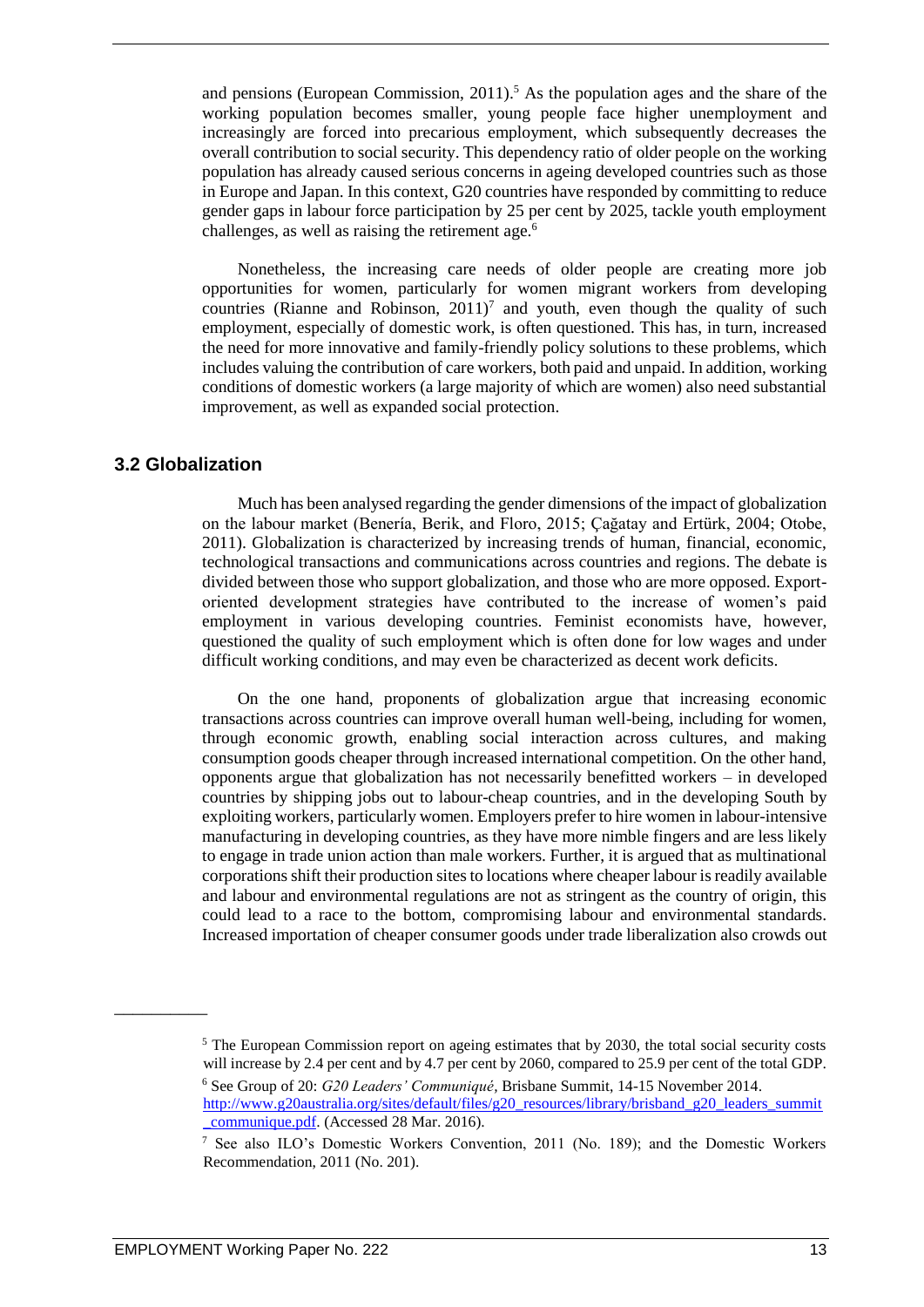locally produced goods, hence, negatively impacting the income and employment of local workers.<sup>8</sup>

Nonetheless, export-oriented strategies in poorer developing countries have created millions of jobs, particularly for low-skilled women who mostly come from rural areas.<sup>9</sup> China, for instance, has taken full advantage of its export capacities through establishing Special Processing Zones (SPZs).<sup>10</sup> But when external shocks drastically impact exports and production, workers can be negatively affected, as seen in recent years. In the immediate aftermath of the 2008 global economic crisis, a number of developing countries saw a substantial decline in ready-made garment exports. Women form a large majority in the sector, and tens of thousands of workers lost jobs, resulting in worse working conditions and increased poverty (Otobe, 2011). The Rana Plaza factory collapse which killed 1,129 people and injured 2,515 people in Bangladesh<sup>11</sup> is still very vivid in our recent memory.<sup>12</sup>

Due to the lack of improvements in working conditions and the "poor image" of women workers in garment factories, recent trends show that women have begun to shun garment sector factory work, and sometimes work abroad even as domestic workers in Sri Lanka (Otobe, 2013). At the same time, in countries where industrialization has diversified and advanced from labour-intensive to more capital-intensive manufacturing, climbing the technological ladder, women's share in total employment in manufacturing has declined (Kucera and Tejani, 2014).

The main question, then, is how the developing countries which intend to industrialize could access foreign direct investments and international markets with a view to create more and better jobs. In Asia, as wages have increased in China, labour-intensive manufacturing (e.g. garment, textile and electronic assemblies) has moved to other Asian countries, particularly to Southeast Asia where wages are lower. Poorer Asian countries, such as Cambodia, where ready-made garment manufacturing is a major export sector, continue to enjoy preferential trade treatment by the USA and the EU. However, for those women workers paid below survival wages, efforts to improve working conditions and increase wages have proven difficult due to their weak bargaining power.<sup>1</sup>

Another emerging sector benefitting from increased employment in developing countries is outsourcing in services. Such sectors include call centres (customer care), back office services, Business Process Outsourcing (BPO), software development and transcription. Particularly, in India and the Philippines, the information technology (IT) sector has been employing tens of thousands of workers, both women and men. According to a case study done in the Philippines, most of the workers in the sector are college

 $11$  See information on the 2013 Savar building collapse on Wikipedia at

[https://en.wikipedia.org/wiki/2013\\_Savar\\_building\\_collapse](https://en.wikipedia.org/wiki/2013_Savar_building_collapse) (accessed on 23 June, 2015).

<sup>8</sup> See website for the International Relations Organization a[t http://internationalrelations.org/pros](http://internationalrelations.org/pros-and-cons-of-globalization/)[and-cons-of-globalization/](http://internationalrelations.org/pros-and-cons-of-globalization/) (accessed on 28 March, 2017).

<sup>9</sup> A study undertaken by Cirera and Lakshman (2014) shows that some 54.74 million jobs were provided through an estimated 3,500 export processing zones established in various developing countries.

<sup>&</sup>lt;sup>10</sup> According to estimates, China had some 40 million workers in SPZs, a total investment of US\$17.03 billion, representing 59.3 per cent of total exports in the mid-2000s (ILO, 2007).

 $12$  The ILO is currently supporting projects to improve working conditions, occupational health and safety, as well as respect for labour rights. In Bangladesh, a three-and-a-half year initiative focuses on improving ready-made garment factory building safety, workers' rights and overall working conditions, see<http://www.ilo.org/dhaka/Whatwedo/Projects/lang--en/index.htm> (accessed 25 Apr. 2017).

<sup>&</sup>lt;sup>13</sup> In September 2016 the Cambodian Government increased the minimum wage for factory workers to US\$153 from US\$140 per month after protracted negotiations between the factory owners, workers and the government (Reuters News Agency, 2017).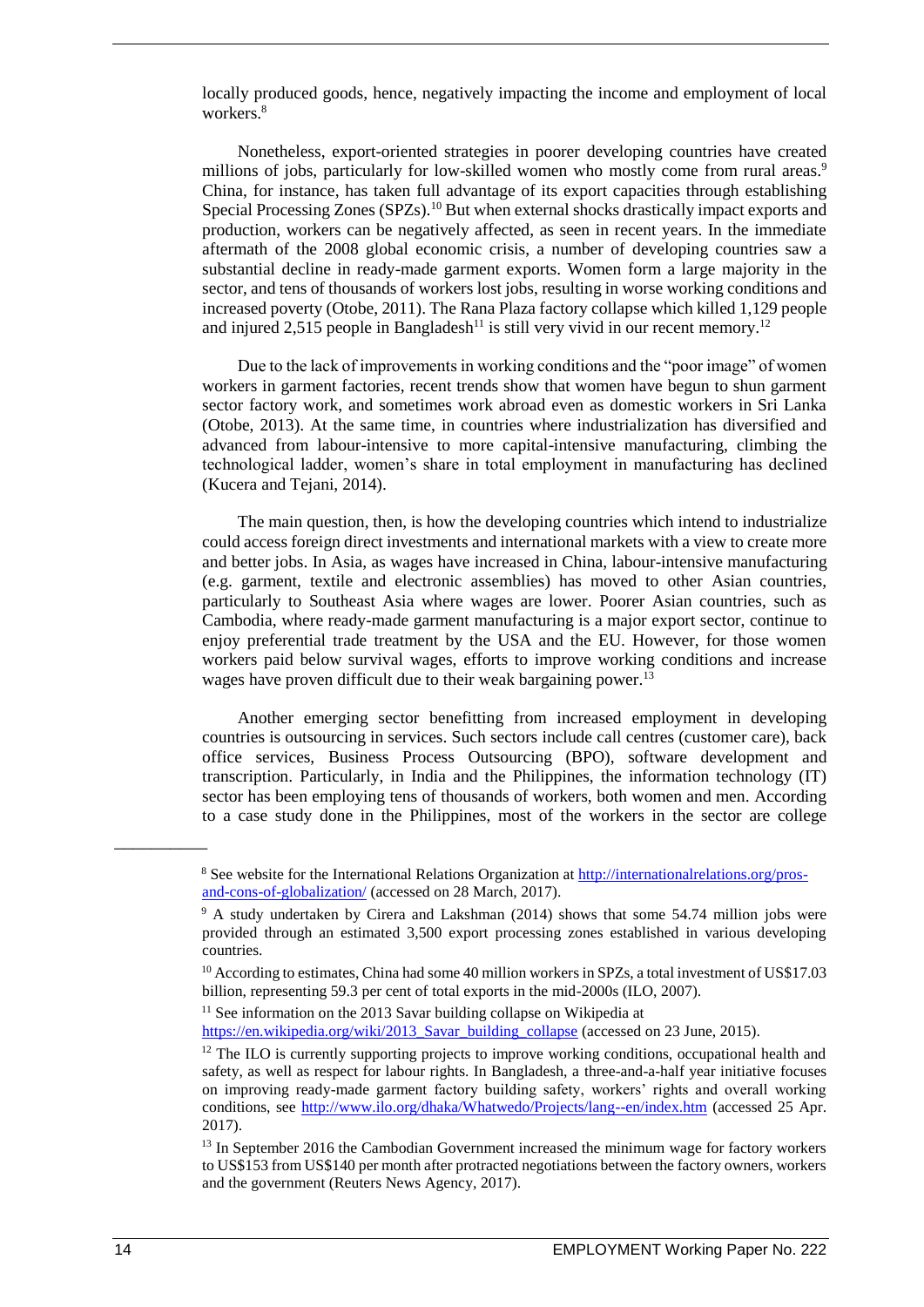graduates. Unlike the case of Indian call centres, where the lack of career development and relative low pay has been criticized, in the Philippines, many workers see jobs in this sector as a stepping stone to the future potential of working abroad (Beerepoot and Hendriks, 2013). In comparison to "blue collar" jobs in manufacturing, such as garments or electronics assembly requiring only lower education and skills, the IT "white collar" jobs are considered more "decent" and prestigious. Such outsourcing in the services sector can potentially provide expanding decent work opportunities, especially for those who are more highly educated and skilled.

Globalization is here to stay, and likely to further accelerate, despite expected policy changes in the major economies. The benefits of globalization, therefore, should be harnessed in such a way that would benefit both enterprises and workers. But this can be achieved only if companies respect basic labour rights, remunerate and compensate workers fairly, and provide fair and decent working conditions. While governments continue to face fiscal constraints, countries should make special efforts to provide a "social floor" through the provision of basic social benefits and safety nets that could serve as a better buffer for poor workers in developing countries, especially in times of economic downturn.

#### **3.3 Environmental transition and imperative**

The 2030 Sustainable Development Goals were adopted in September, 2015. Moving toward more environmentally sustainable production and consumption is a global imperative. According to an ILO report, not taking action to reduce greenhouse gas emission would reduce overall productivity by 7 per cent by year 2050 (ILO, 2012). Further, unabated increases in pollution could lead to a doubling of premature deaths caused by increased airborne particulate matter in urban areas for up to 3.6 million people by 2050, with most deaths occurring in China and India (OECD, 2012). The UN Framework Convention on Climate Change (UNFCCC) has also warned that global warming could expose an additional 400 million people to the risks of malaria by the end of the century (2007).

The greening of economies and the demand and provision of green goods and services has a higher employment elasticity than average demand. It is also substantially greater than demand for resource- or energy-intensive goods, with the exception of car maintenance. A study undertaken by GHK Consulting (2011) estimated that if the EU realizes a "green budget" over the period 2014–2020 – investing 14 per cent in four green sectors (renewable energies, environmental conservation, energy saving in buildings and sustainable transport) – more than a half a million jobs on a net basis could be created. Forestation also has the potential to create additional employment for some 25 to 30 million people. Developing renewable sources of energy could employ an estimated 5 million people worldwide, 1.6 million in China, half a million in the US, and 1.1 million in the EU (ILO, 2012). A transition to green manufacturing remains a main challenge. Analysis done on basic industries (metal production sectors and paper manufacturing) in the US, indicates that only 13.8 per cent of related employment was found to be in green goods and services (ibid.). While such sectors as renewable energy employ more men than women, for instance, textile and garment manufacturing employs tens of millions of women workers. The textile and garment sector poses environmental challenges as it requires a lot of water and involves the use of chemicals at various stages of the value chain, from cotton farming, production of fibres and yarn, weaving, colouring, and finishing garments, etc. (World Bank, 2014; Kant, 2012).<sup>14</sup>

<sup>&</sup>lt;sup>14</sup> The World Bank estimates that nearly one fifth of industrial water pollution comes from textile dyeing and treatment. The large volume of synthetic chemicals used throughout the world in the textile industry contributes to the pollution of freshwater sources.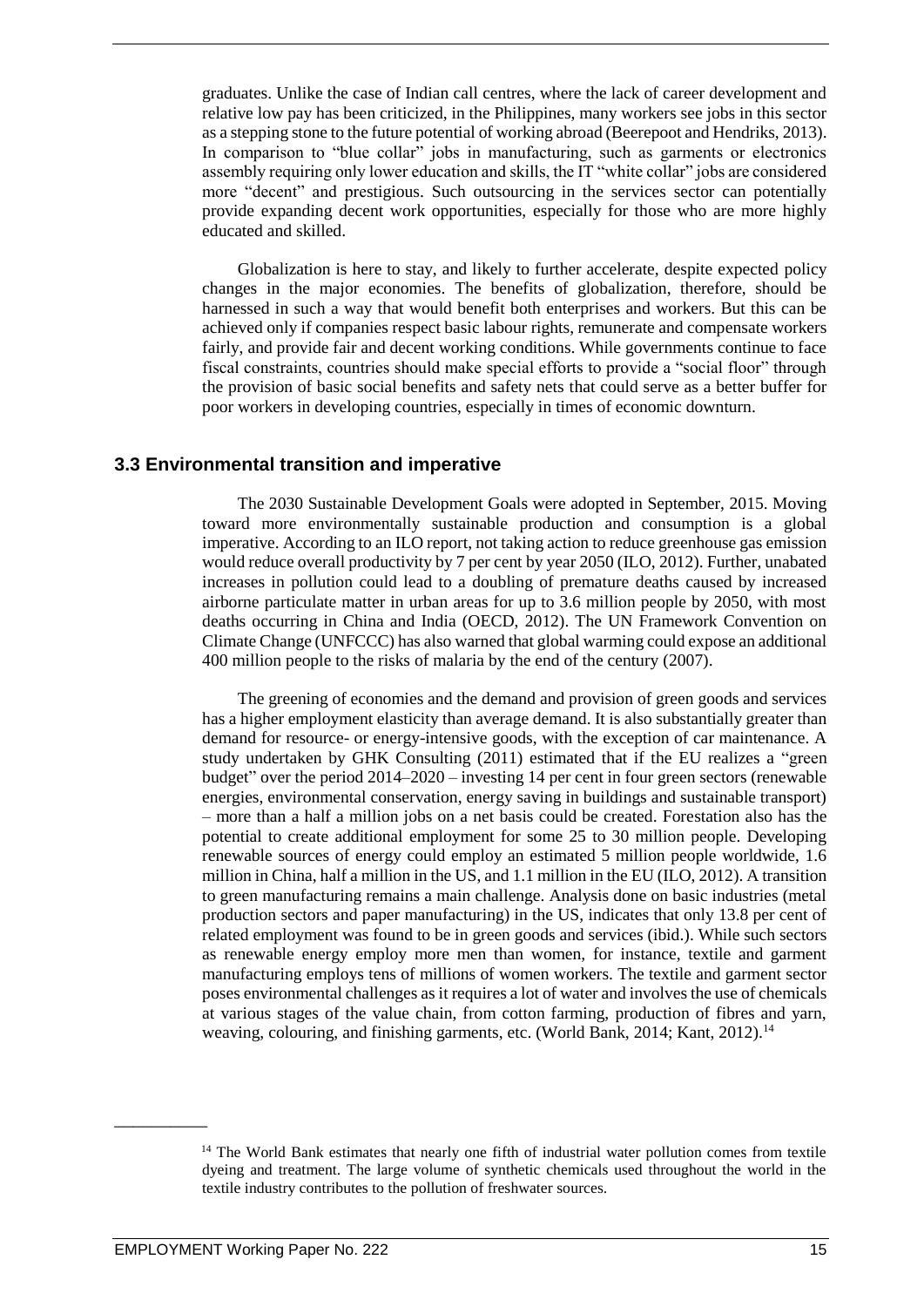There are specific gender dimensions related to climate change and environmental degradation. For instance, due to the less physically mobile nature of women and their unequal access to resources in general, women are likely to suffer disproportionately in natural catastrophes and climatic change. Women and girls need to walk longer distances to fetch fuel and water in rural communities in developing countries.<sup>15</sup> Further, the land that they have access to, is being degraded due to climate change and the lack of proper land management and other natural resources.<sup>16</sup>

Women already play an important role in national resource conservation, as farmers and forest products gatherers, and there are an increasing number of initiatives to provide support to women workers through introducing better conservation methods in farming as part of the climate change adaptation process. For instance, the Green Belt Movement in Kenya initiated in 1977 to tackle deforestation, soil erosion and water scarcity is very well known as a programme that regenerates the environment and economically empowers women at the same time. In Bangladesh, a programme to install solar panels for electricity generation in rural households is improving the quality of life and promoting women's economic activities (Bäthge, 2010).

In the Republic of South Africa, the Working for Water (WfW) Programme established in 1995 has cleared more than 1 million hectares of invasive alien plants. It has provided jobs and training to approximately 20,000 people from among the most marginalized sectors of society per annum, 52 per cent of which were women. The programme is globally recognised as one of the most outstanding environmental conservation initiatives in Africa. It enjoys sustained political support for its job creation efforts and its contributions to the fight against poverty. WfW considers the development of people as an essential element of environmental conservation. Short-term contract jobs have been created through the clearing activities, with an emphasis on recruiting women (the target is 60 per cent), youth (20 per cent) and disabled persons (5 per cent). WfW creates an enabling environment for skills training and invests in community development wherever possible, which includes implementing HIV and Aids projects and other socio-development initiatives (Republic of South Africa, n.d.).

One of the key challenges in greening the economy and generating green jobs, is that workers in "polluting" industries may be displaced in the process, but may not be able to take up jobs in green sectors due to skills mismatch. As economies need greener adaptation, workers will also need adaptation in developing new skills, including the use of green technologies. Women tend to be less educated and skilled than men on average, and as economies change their patterns of production and services, skills development and lifelong learning will be essential for both women and men. Encouraging girls and women to take up Science Technology Engineering and Mathematics (STEM) subjects will also be essential, to ensure that they are better equipped with the education and skills necessary to take up future jobs in green sectors.

<sup>&</sup>lt;sup>15</sup>According to a WHO/UNICEF survey (2017) in 75 per cent of developing country households, women spend at least 15 million hours per day fetching water from distant sources, compared to 6 million hours for men, and 4 million hours for children.

<sup>&</sup>lt;sup>16</sup> According to the FAO (2003) land degradation can lead to changes in gender roles. As men migrate to urban or other areas and sectors, women play a pivotal role in natural resource management and food security, including soil conservation.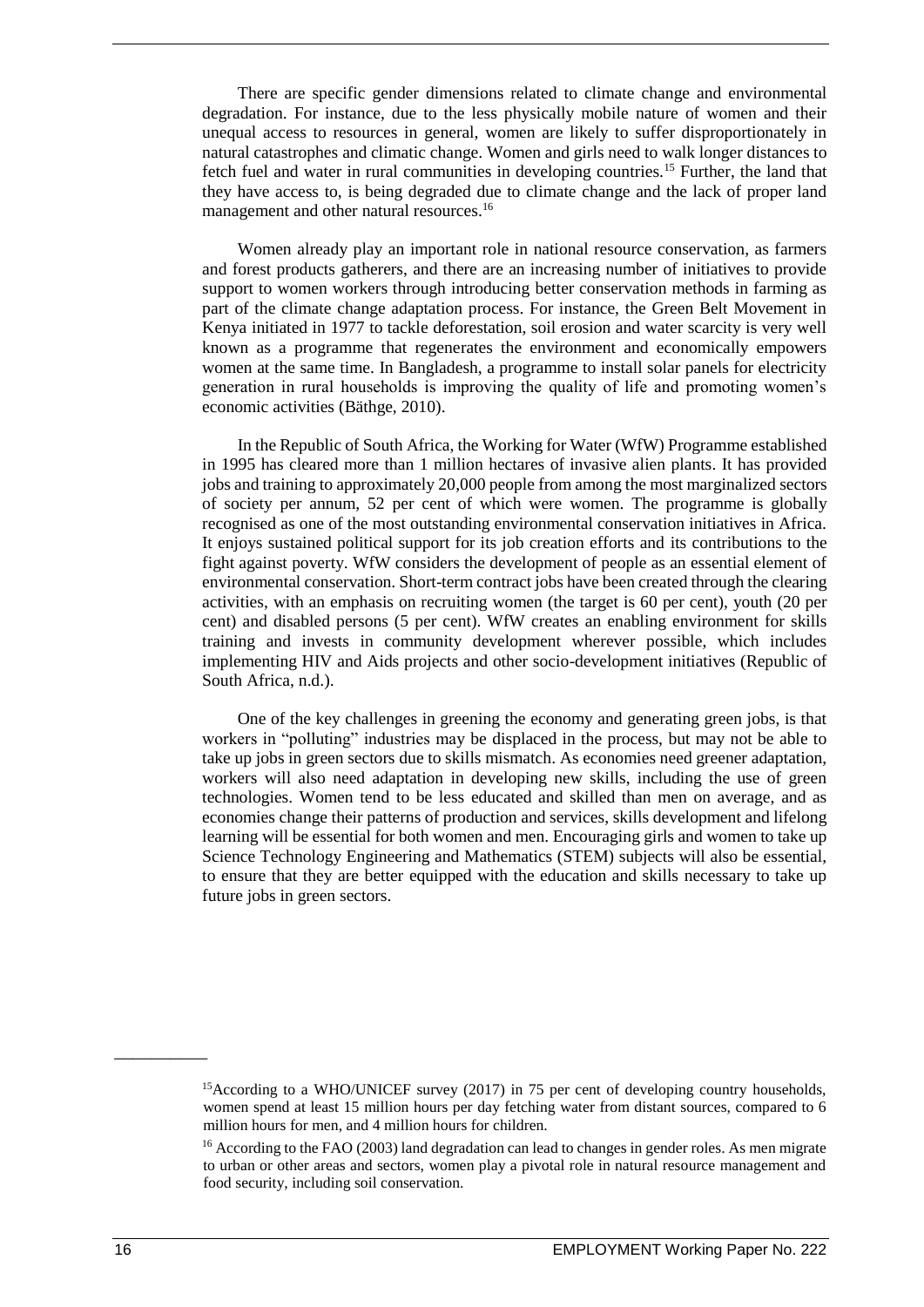#### **3.4 Technological change and innovation**

Since the 1990s, the world has witnessed a revolutionary expansion in the use of ICT, particularly in the use of mobile telephones. A World Bank report, *Information and Communications for Development 2012: Maximizing Mobile,* estimates that worldwide mobile subscriptions have grown from fewer than 1 billion in 2000 to nearly 6 billion, of which 3.4 billion are in low- and middle-income countries. More than 30 billion mobile applications, or "apps," were downloaded in 2011 – software that extends the capabilities of phones, for instance to become mobile wallets, navigational aids or price comparison tools. In developing countries, citizens are increasingly using mobile phones to create new livelihoods and enhance their lifestyles, while governments are using them to improve service delivery and citizen feedback mechanisms (2012).

Mobile devices are getting cheaper, more powerful and are expanding into rural areas. Various countries are taking advantage of this potential, for example:

- In **India**, the state of Kerala's Mobile Governance Programme has deployed over 20 applications and facilitated more than 3 million interactions between the government and citizens since its launch in December 2010.
- **Kenya** has emerged as a leading player in mobiles for development, largely due to the success of the M-PESA mobile payment ecosystem. Nairobi-based AkiraChix, for example, provides networking and training for women technologists.
- In **Palestine**, Souktel's JobMatch service is helping young people find jobs. College graduates using the service reported a reduction in the time spent looking for employment from an average of twelve weeks to one week or less, and an increase in wages of up to 50 per cent (World Bank, 2012).

In advanced countries, multinational companies are applying ICTs to their increasingly decentralized production and service provisions. According to a report produced for the European Union, ICT application is strongly correlated with firm level productivity and expansion, including employment levels (Van Reenen et al., 2010).

Countries would, therefore, need to harness the fast changing technological advancements for their economic development and the improvement of national well-being. Developing countries are making efforts to enhance ICT knowledge and skills. For instance, Rwanda established Tumba College of Technology in 2007 to produce a highly skilled workforce that could meet industry and social needs. In India an increasing number of jobs are being created in the IT sector, from call centre jobs to software engineering (Kumari, 2012).

The question is how women can better take advantage of the increasing application of ICT, not only through becoming new technological workers in the sector, but as a benefit to their well-being. Promoting STEM education and capacity building in ICT applications for girls and young women becomes critical. Redressing gender bias in technical and vocational education and training (TVET) is also another measure that countries can take to reduce gender stereotypes in ICT.

This section has explored the gender dimension of various mega factors which could have impacts on labour markets. As labour markets are affected by many local and global forces, analyses of both medium- and long-term potential impacts of such forces are complex and can only be speculative. Different patterns of demographic change impact the supply side of labour markets, whereas overall economic trends and economic transformation under globalization could have impacts on future demand for labour. Climate change and environmental degradation have already demonstrated substantial impacts on the quality and quantity of available natural resources, which could be used for production and consumption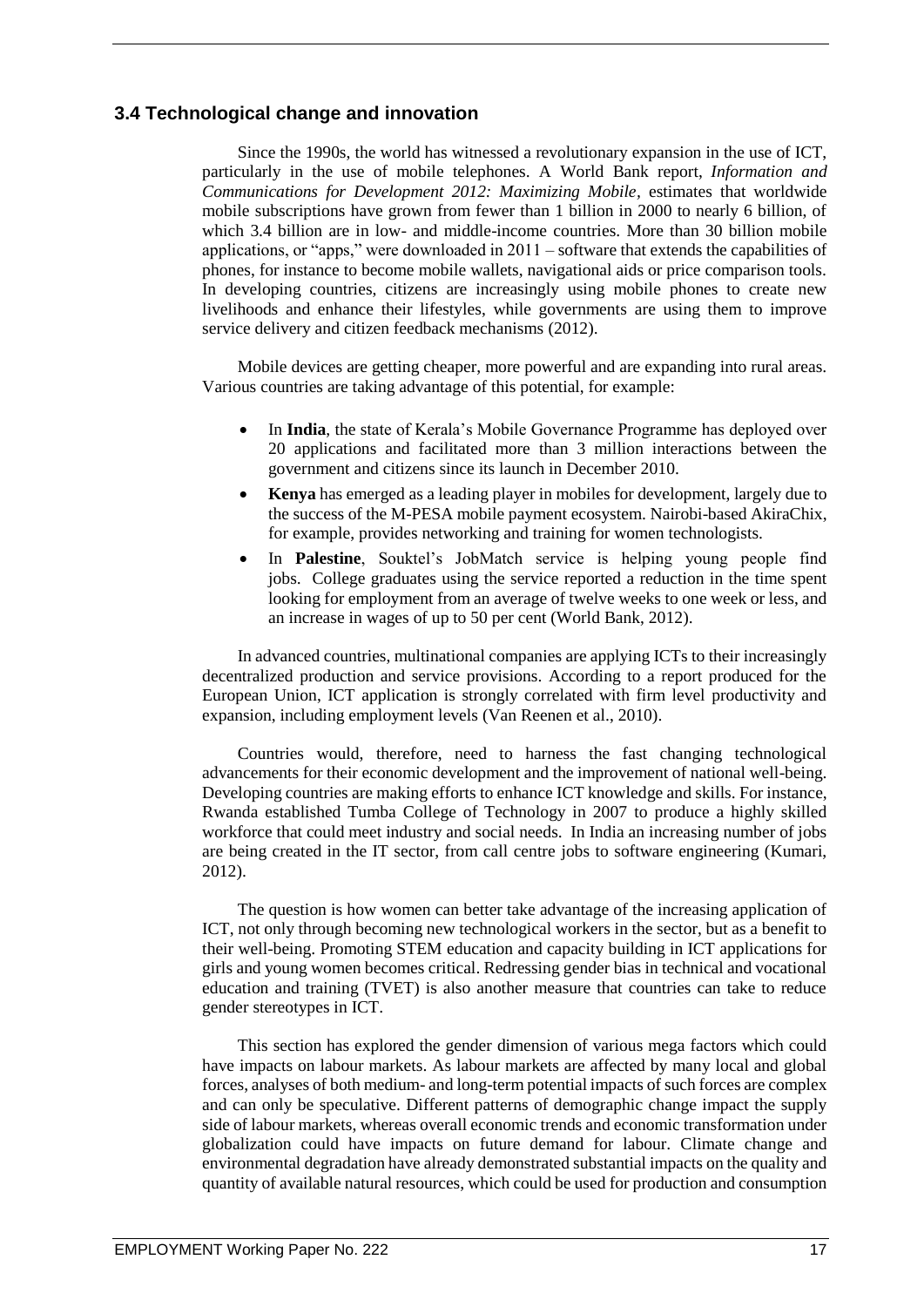for an increasing number of global human race. The transition to green economies will have an impact on the patterns of economic transformation, hence on the labour markets and future needs for green skills. New technologies are providing innovative solutions for production, services and consumption. Applications of new technologies – from robotization, to new technological applications, to various production and services processes – certainly will have gender differentiated impacts on the quality and quantity of employment, due both to gender segregation of labour markets and women's lower access to technologies and technical skills. In ageing countries robotization and de-industrialization may continue or accelerate, whereas the youth in poorer developing countries could take advantage of ICT for start-ups and businesses. However as societies apply and use new technologies, continued efforts need to be made to ensure that those who tend to be marginalized from the use of technologies will have equal access to them, both for their economic activities and their well-being, in particular, the female population.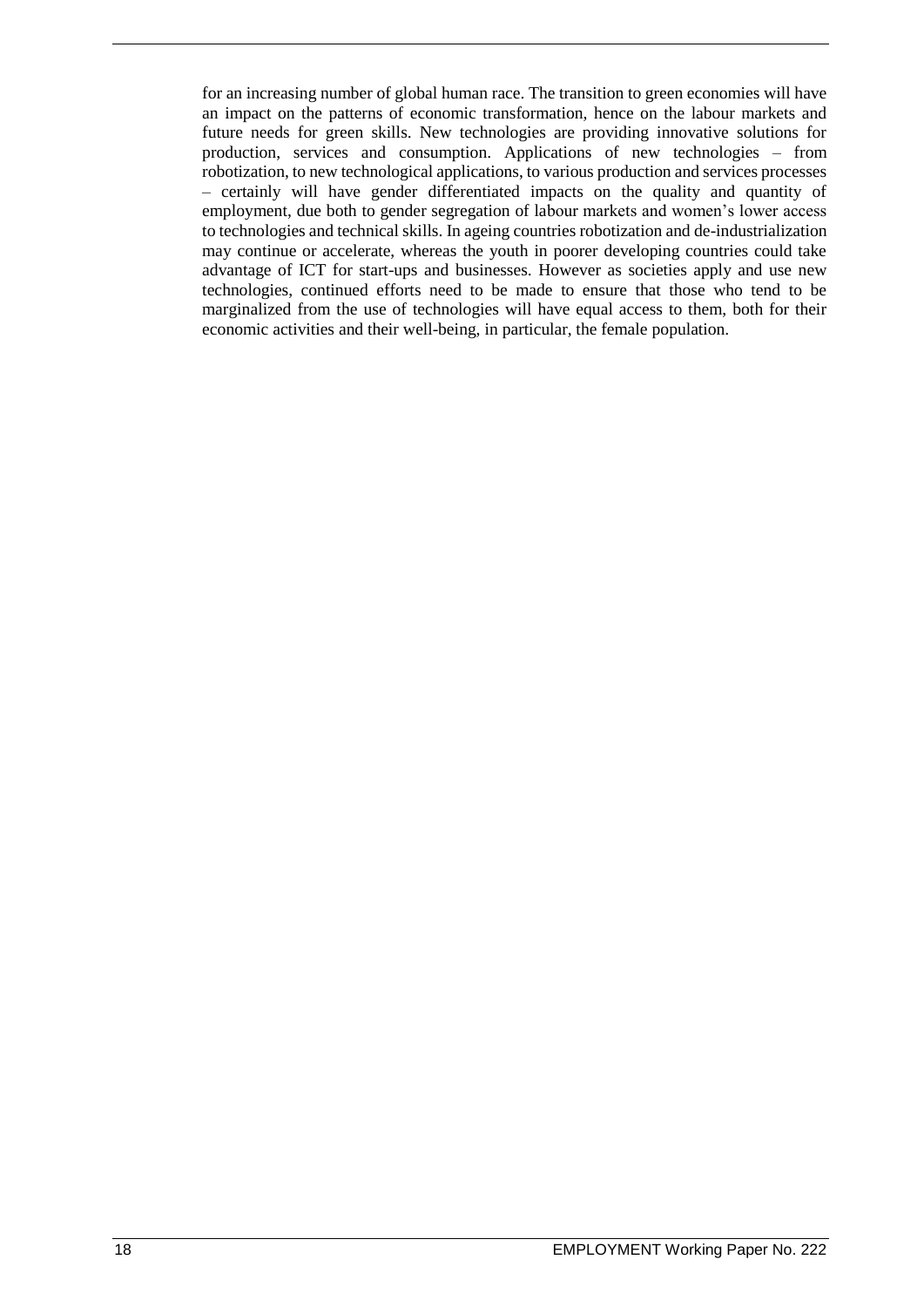### **4. Conclusion**

Progress has been achieved in advancing gender equality in the world of work with varying degrees of success across regions. However, compared to men, in developing regions women remain more affected by higher levels of unemployment, more precarious and vulnerable employment, lower wages, and often by a higher incidence of informality of employment. In developed economies, especially since the 2008 global economic crisis, labour markets have been further deregulated, making employment more precarious, and the overall wage share of income continues to decline or stagnate. The combination of higher labour market vulnerability and unemployment and a declining share of wages are key factors which have contributed to increasing income inequality across and within countries. Given that women tend to be engaged in poorer quality employment than men on average in all countries, it is not surprising that women continue to experience greater disadvantage in the world of work, and have a higher risk of falling into poverty.

In terms of overall sectoral transformation of employment, East Asia has seen the fastest changes during the last two decades. The share of services has been increasing in most regions, in particularly faster for women, and this is likely to continue in developing countries. In East Asia the manufacturing sector is likely to remain an important source of employment, especially for women. There remains, however, a need to formalize employment of those working in informal services in order to improve both working conditions and productivity.

The mega factors examined will continue to have major impacts on the world of work: demographic transition, environmental change, technological advancements, as well as continued globalization. The relations between these factors and the world of work are rather complex, and there are gender dimensions which need to be fully taken into consideration in policy-making for the promotion of more and better jobs, for all women and men equally.

As all countries are engaged in making progress toward the achievement of SDGs, it is essential that they fully integrate gender dimensions into their socio-economic policies, in particular, putting employment as a policy priority. In the process of economic transformation and diversification, particular attention should be paid to gender differentiated impacts of such transformation on labour markets. Particular emphasis needs to be placed on enhancing skills and employability for both women and men, breaking gender stereotypes in occupations, and making sure that skills meet labour market demands. At the same time, countries should increase fiscal space to provide for expansion of social protection for women and men, including maternity protection provisions. Public investments in social services are needed for caring of children, the elderly and the sick, as well as improving overall social and physical infrastructure. This will reduce the burden of unpaid work and be extremely useful in alleviating women's time poverty and enhance their labour force participation. Increasing financial inclusion and access to other productive factors, assets and technologies for women are other measures countries can take to promote equal access to the business and economic activities as men. In order to provide a more effective legislative and policy environment, countries can revise/adopt laws and policies which ensure equal opportunity for all in education and training at all levels, and in the labour market. Across the board, change in perceptions on the roles of women and men need to change, for which a wide range of media and other social campaigns can be undertaken.

As the Group of 20 Declaration has stated, all G20 countries have committed to enhance women's labour force participation by 25 per cent by 2025 (2014). The future of work, therefore, would entail feminization of the labour market across the globe. In order to generate more and better jobs for all, the relevant policies need to fully integrate gender dimensions of the world of work.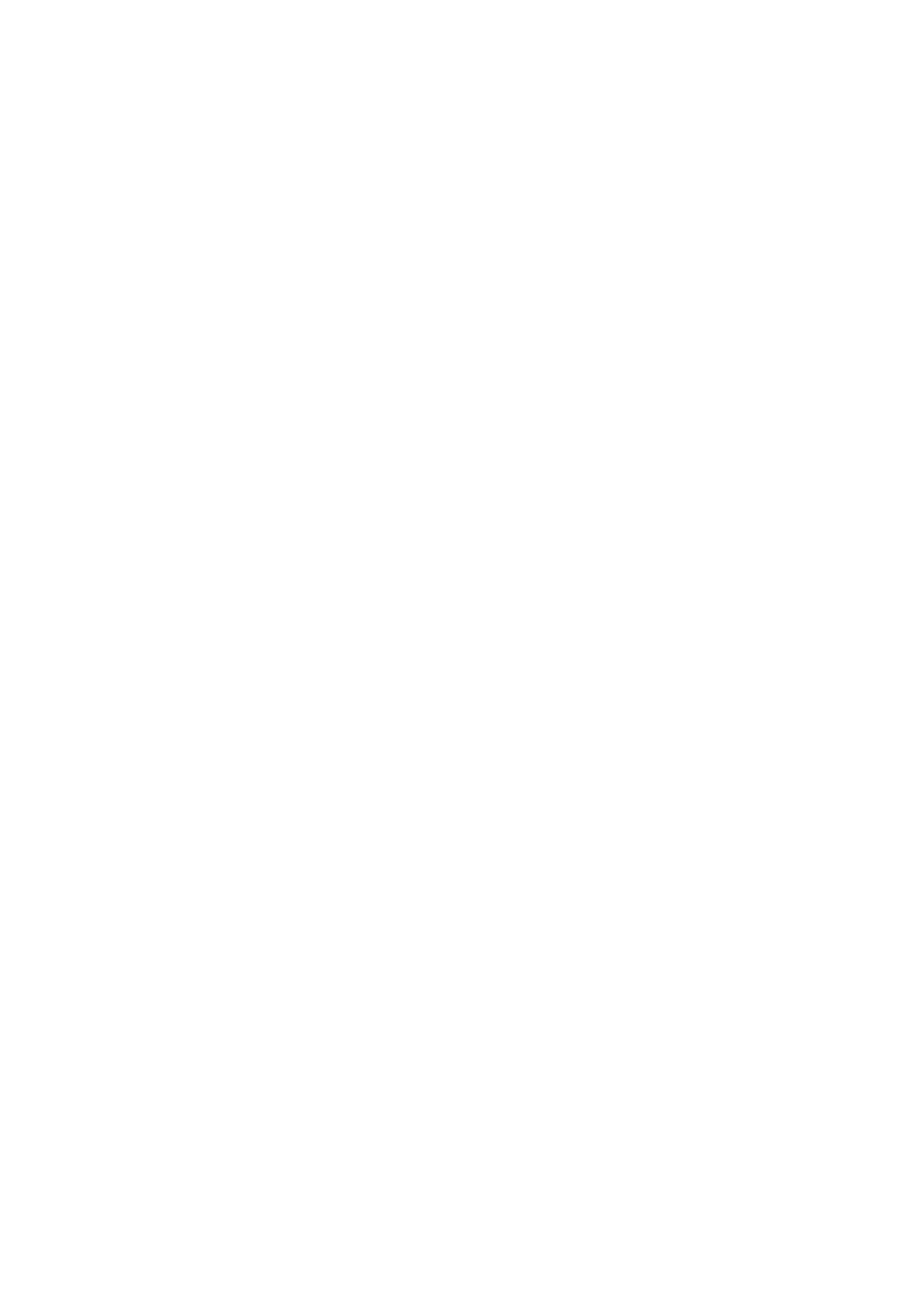### **References**

- Bäthge, S. 2010. *Climate change and gender: Economic empowerment of women through climate mitigation and adaptation?* Working Paper (Oct.) (Eschborn, Deutsche Gesellschaft für Technische Zusammenarbeit (GTZ)).
- Beerepoot, N.; Hendriks, M. 2013. "Employability of offshore service sector workers in the Philippines: Opportunities for upward labour mobility or dead-end jobs?" in *Work, employment and society,* No. 27(5), pp. 823–841.
- Benería, L.; Berik, G.; Floro, M. 2015. *Gender, development and globalization: Economics as if all people mattered,* 2nd edition (Oxford, Routledge).
- Çağatay, N.; Ertürk, K. 2004. *Gender and globalization: a macroeconomic perspective* Working Paper No. 19 (Geneva, ILO).
- Cirera, X.; Lakshman, R. 2014. *The impact of export processing zones on employment, wages and labour conditions in developing countries* (London, International Initiative for Impact Evaluation (3ie)).
- European Commission. 2011. *The 2012 Ageing Report: Underlying assumptions and projection methodologies*, European Economy No. 4 (Brussels).
- Fontana, M.; Paciello, C. 2010. "Part I: Gender dimensions of rural and agricultural employment – Differentiated pathways out of poverty: A global perspective" in *Gender dimensions of rural and agricultural employment: Differentiated pathways out of poverty* – *Status, trends and gaps* (Rome, FAO/ IFAD/ILO), pp. 2–75.
- Food and Agriculture Organization (FAO). 2003. *Gender and Sustainable Development in*  Drylands: An analysis of field experiences (Rome).
- GHK Consulting. 2007. *Links between the environment, economy and jobs*. Published in association with Cambridge Econometrics, Cambridge and the Institute of European Environmental Policy, Brussels (London).
- Group of 20 (G20). 2014. *G20 Leaders' Communiqué,* Brisbane Summit, 14-15 Nov. 2014. [http://www.g20australia.org/sites/default/files/g20\\_resources/library/brisband\\_g20\\_le](http://www.g20australia.org/sites/default/files/g20_resources/library/brisband_g20_leaders_summit_communique.pdf) [aders\\_summit\\_communique.pdf.](http://www.g20australia.org/sites/default/files/g20_resources/library/brisband_g20_leaders_summit_communique.pdf) [28 Mar. 2016].
- ILO. 2007. *ILO database on export processing zones (Revised)*, Working Paper No. 251 (Geneva, Sectoral Activities Programme).
- —–. 2012. *Working towards sustainable development: Opportunities for decent work and social inclusion in a green economy* (Geneva).
- —–. 2013a. *Women and men in the informal economy: A statistical picture* (Geneva).
- —–. 2013b. *Employment and social protection in the new demographic context*, Report IV, International Labour Conference, 102nd Session, 2013 (Geneva).
- —–. 2014. *Global Employment Trends* (Geneva).
- —–. 2015. *World Employment and Social Outlook* (Geneva).
- —–. 2016. *Women at work: Trends 2016* (Geneva).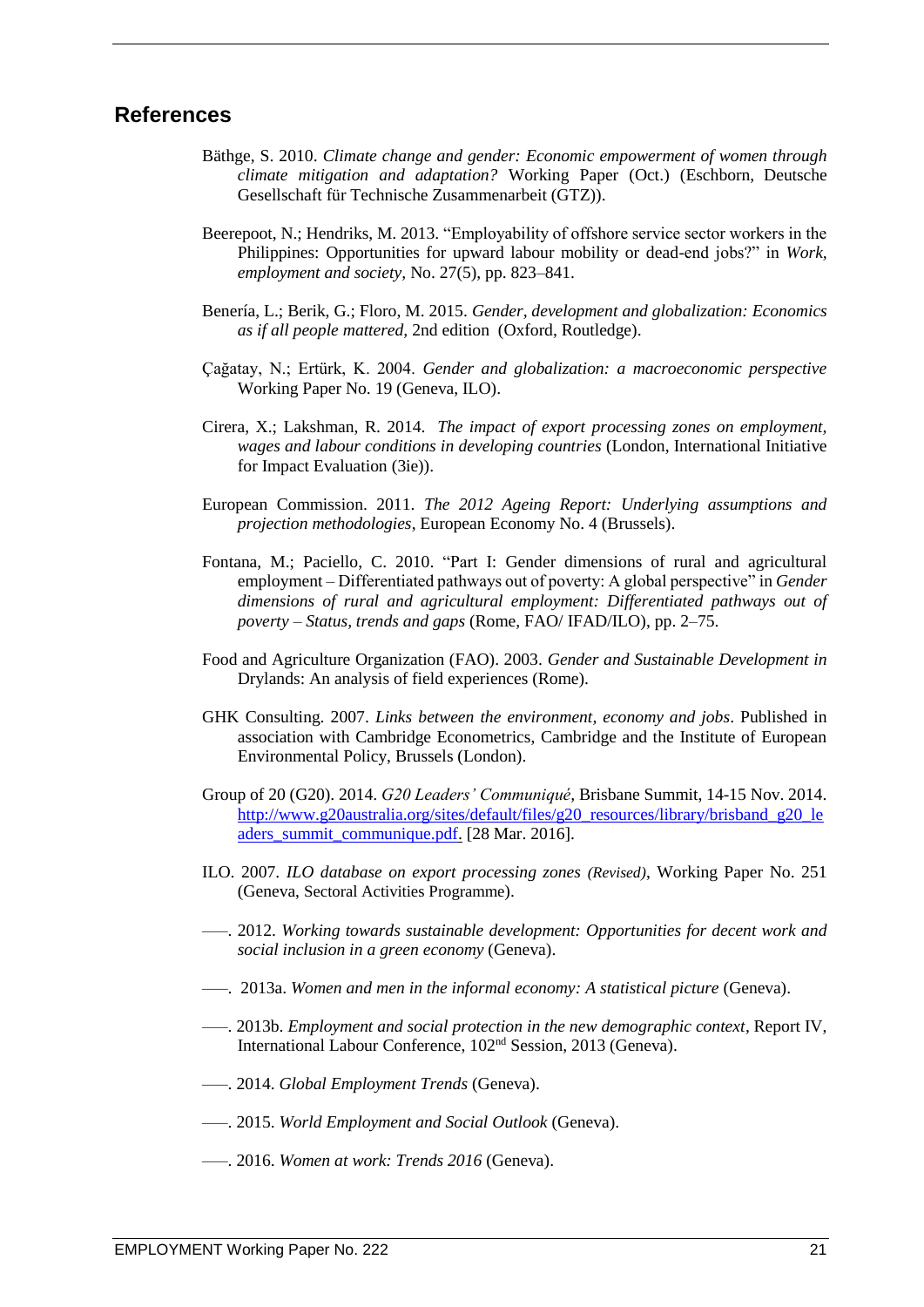- —–. Forthcoming. *Facilitating transition from the informal to formal economy*, Policy Brief (Geneva).
- Kant, R. 2012. "Textile dyeing industry: An environmental hazard", in *Natural Science*, Vol. 4, No 2, pp. 22–26.
- Kucera, D.; Tejani, S. 2014. "Feminization, defeminization and structural change in manufacturing" in *World Development,* Vol. 64, pp. 569–582.
- Kumari, B.R. 2012. "Gender, Culture and ICT Use" in R. Pande and T.P. van der Weide (eds): *Globalization, technology diffusion and gender disparity: Social impacts of ICTs* (Hershey, PA, IGI Global), pp. 36–50.
- Organisation for Economic Co-operation and Development (OECD). 2012. *Environmental outlook to 2050: The consequences of inaction* (Paris)*.*
- Otobe, N. 2011. *Global economic crisis, gender and employment: The impact and policy response,* Employment Working Paper No. 74 (Geneva, ILO).
	- —–. 2013. *Globalization, employment and gender in the open economy of Sri Lanka,* Employment Working Paper No. 138 (Geneva, ILO).
- Republic of South Africa, Department of Environmental Affairs Working for Water Programme. Available at:<https://www.environment.gov.za/projectsprogrammes/wfw> [17 July 2017].
- Reuter's News Agency. *Cambodia raises 2017 minimum wage for textile industry workers*. Available at: [https://www.reuters.com/article/cambodia-garment/cambodia-raises-](https://www.reuters.com/article/cambodia-garment/cambodia-raises-2017-minimum-wage-for-textile-industry-workers-idUSL3N1C51OD)[2017-minimum-wage-for-textile-industry-workers-idUSL3N1C51OD](https://www.reuters.com/article/cambodia-garment/cambodia-raises-2017-minimum-wage-for-textile-industry-workers-idUSL3N1C51OD) [13 Sept. 2017].
- Rianne, M.; Robinson, F. 2011. *Feminist ethics and social policy: towards a new political economy of care* (Vancouver, UBC Press).
- United Nations. Department of Economic and Social Affairs (UNDESA). 2011. *World Population Prospects: The 2010 Revision,* Population Division, (New York).
- —–. 2015. *Trends in International Migrant Stock: The 2015 Revision*, UN database, POP/DB/MIG/Stock/Rev.2015.
- —–; OECD. 2013. World migration in figures (New York). Available at: <https://www.oecd.org/els/mig/World-Migration-in-Figures.pdf>[30 Mar. 2017].
- United Nations Framework Convention on Climate Change (UNFCCC). 2007. *Climate change: Impacts, vulnerabilities and adaption in developing countries* (Bonn).
- United Nations High Commission for Refugees (UNHCR). 2014. *Asylum trends 2014: Levels and trends in industrialised countries* (Geneva).
- Van Reenen, J. et al. 2010. *The economic impact of ICT,* SMART No. 2007/0020 (London, London School of Economics, Centre of Economic Performance).
- World Bank. 2012. *Information and Communications for Development 2012: Maximizing Mobile* (Washington, D.C.).
- —–. 2014. *The Bangladesh Responsible Sourcing Initiative: A new model for green growth?*  (Washington, D.C.).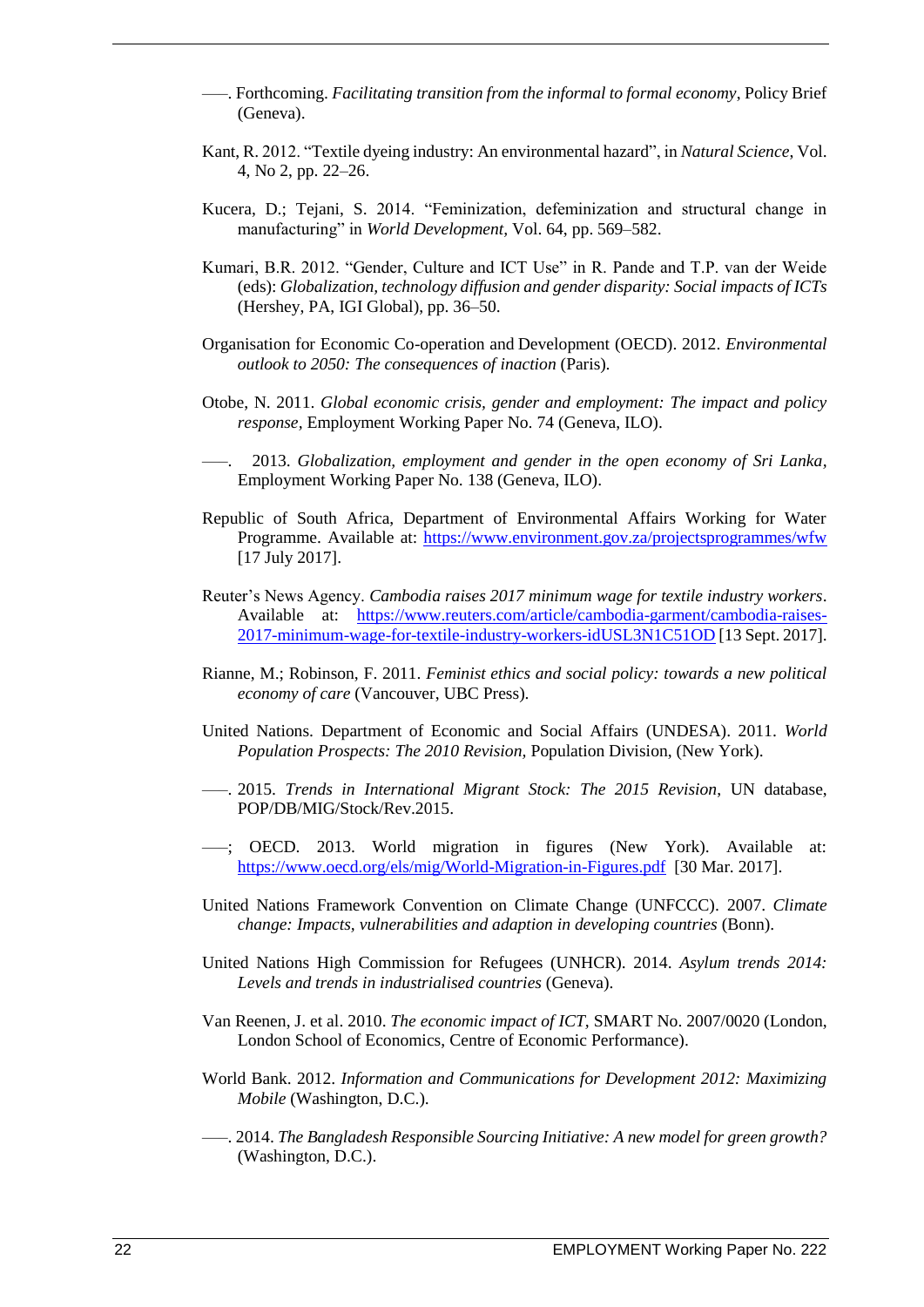World Health Organization; UNICEF. 2017. *Progress on drinking water, sanitation and hygiene: 2017 Update and SDG Baselines*, WHO/UNICEF Joint Monitoring Programme (Geneva).